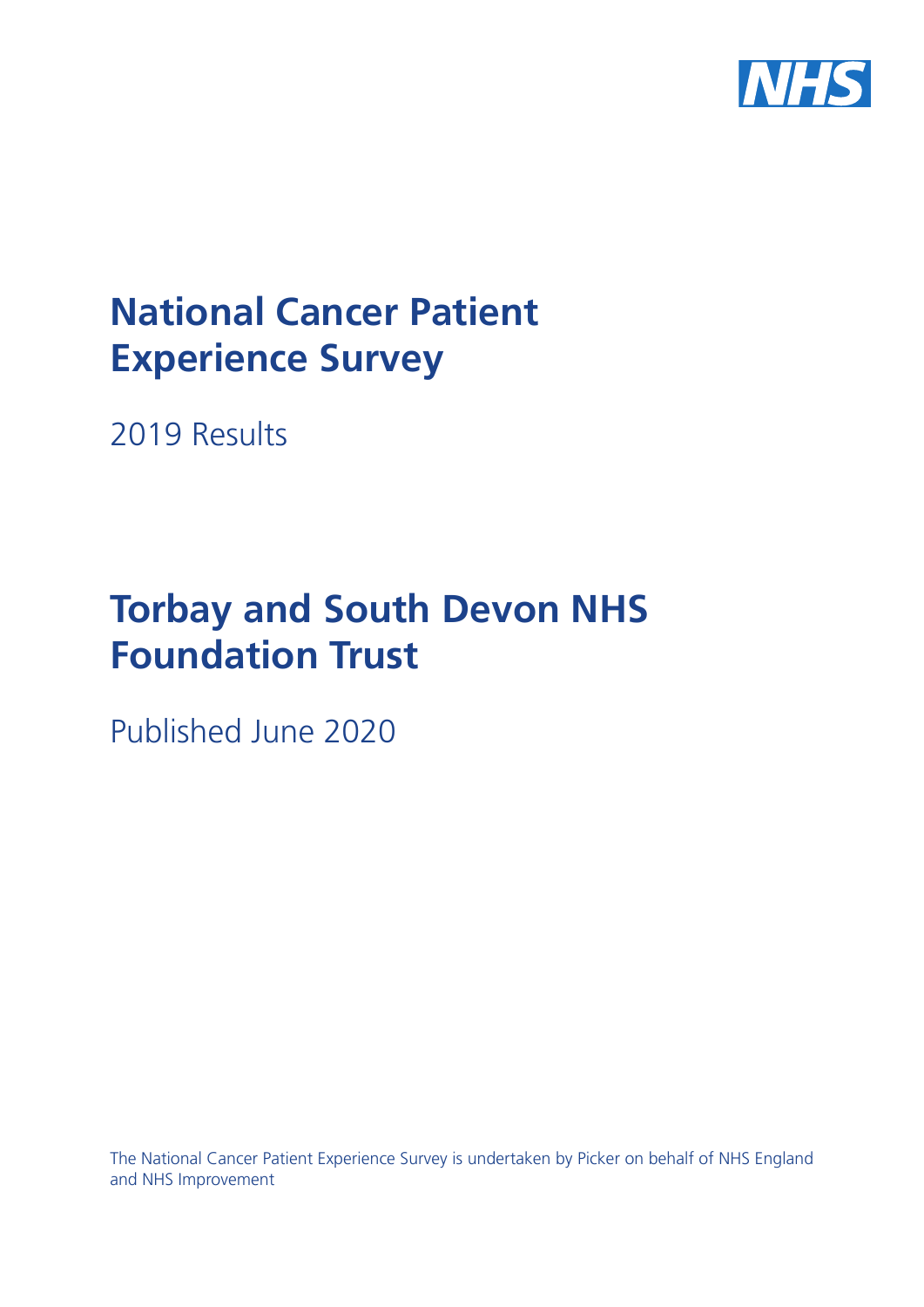**Executive Summary** Case Mix Adjusted scores

### **Cancer Dashboard Questions**

The following seven questions are included in phase 1 of the Cancer Dashboard developed by Public Health England and NHS England:

Q61. Patient's average rating of care scored from very poor to very good

| $\Omega$ | $\overline{2}$                                                | 3 | 5 | 6 | 8 | 9   | 10                                                                                            |  |
|----------|---------------------------------------------------------------|---|---|---|---|-----|-----------------------------------------------------------------------------------------------|--|
|          |                                                               |   |   |   |   | 8.9 |                                                                                               |  |
|          |                                                               |   |   |   |   |     | Q18. Patient definitely involved as much as they wanted in decisions about care and treatment |  |
| 96%      |                                                               |   |   |   |   |     | Q19. Patient given the name of a CNS who would support them through their treatment           |  |
|          | Q20. Patient found it very or quite easy to contact their CNS |   |   |   |   |     |                                                                                               |  |
|          |                                                               |   |   |   |   |     | Q39. Patient always felt they were treated with respect and dignity while in hospital         |  |
|          | leaving hospital                                              |   |   |   |   |     | Q41. Hospital staff told patient who to contact if worried about condition or treatment after |  |
| 60%      | treatment                                                     |   |   |   |   |     | Q55. General practice staff definitely did everything they could to support patient during    |  |

### **Questions Outside Expected Range**

|                                                                                                                  |            | Case Mix Adjusted Scores   |                            |                   |
|------------------------------------------------------------------------------------------------------------------|------------|----------------------------|----------------------------|-------------------|
|                                                                                                                  | 2019 Score | Lower<br>Expected<br>Range | Upper<br>Expected<br>Range | National<br>Score |
| Q5. Received all the information needed about the test                                                           | 98%        | 93%                        | 97%                        | 95%               |
| Q7. Test results explained in completely understandable way                                                      | 86%        | 76%                        | 84%                        | 80%               |
| Q19. Patient given the name of a CNS who would support them through their treatment                              | 96%        | 89%                        | 95%                        | 92%               |
| Q22. Hospital staff gave information about support or self-help groups for people with<br>cancer                 | 92%        | 84%                        | 92%                        | 88%               |
| Q23. Hospital staff discussed or gave information about the impact cancer could have on<br>day to day activities | 89%        | 79%                        | 88%                        | 84%               |
| Q24. Hospital staff gave information on getting financial help or possible benefits                              | 75%        | 55%                        | 70%                        | 63%               |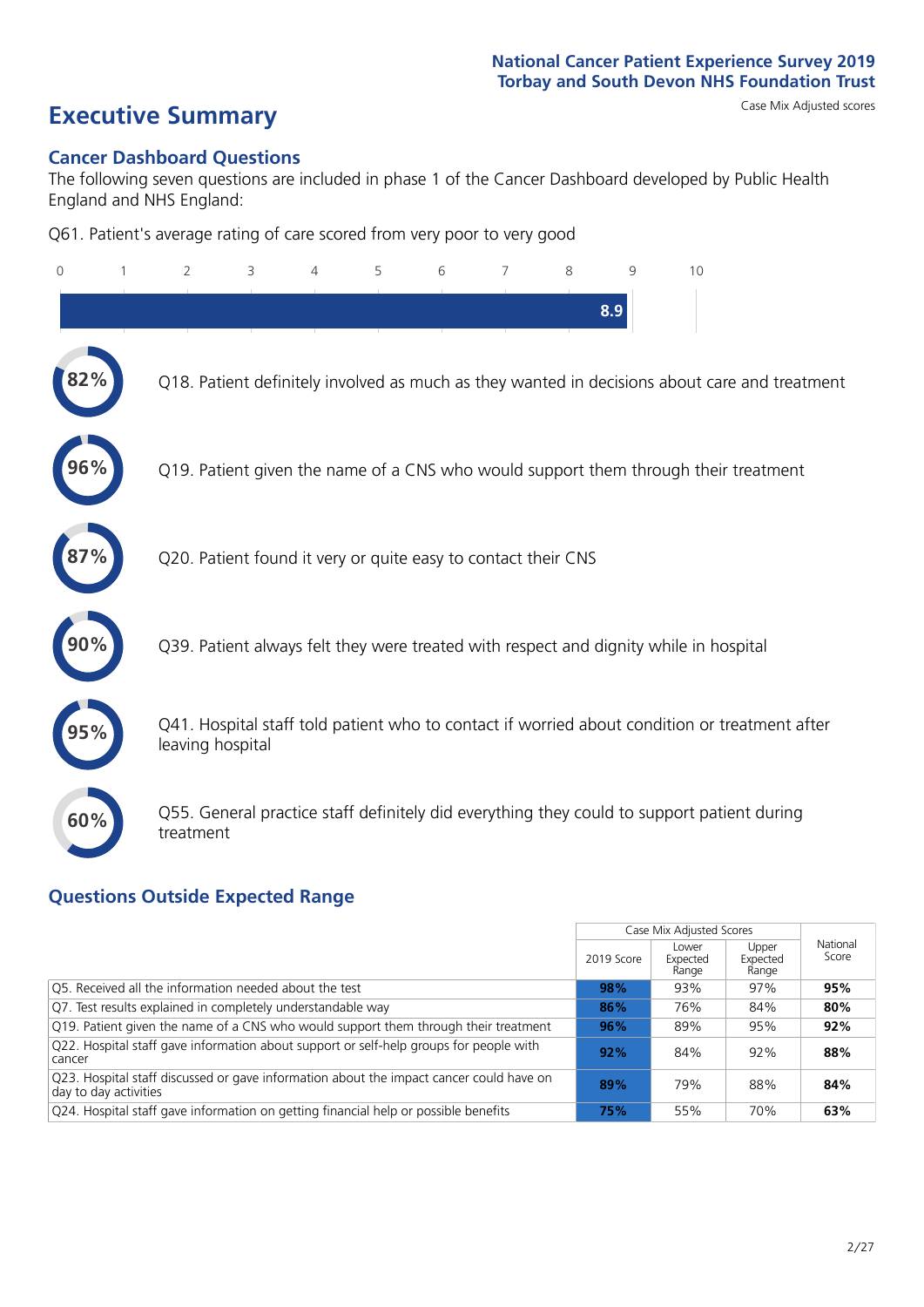# **Introduction**

The National Cancer Patient Experience Survey 2019 is the ninth iteration of the survey first undertaken in 2010. It has been designed to monitor national progress on cancer care; to provide information to drive local quality improvements; to assist commissioners and providers of cancer care; and to inform the work of the various charities and stakeholder groups supporting cancer patients.

The survey was overseen by a national Cancer Patient Experience Advisory Group. This Advisory Group set the principles and objectives of the survey programme and guided questionnaire development. The survey was commissioned and managed by NHS England. The survey provider, Picker, is responsible for designing, running and analysing the survey.

The 2019 survey involved 143 NHS Trusts. Out of 111,366 people, 67,858 people responded to the survey, yielding a response rate of 61%.

# **Methodology**

### **Eligibility, eldwork and survey methods**

The sample for the survey included all adult (aged 16 and over) NHS patients, with a confirmed primary diagnosis of cancer, discharged from an NHS Trust after an inpatient episode or day case attendance for cancer related treatment in the months of April, May and June 2019. The fieldwork for the survey was undertaken between December 2019 and March 2020.

As in the previous four years, the survey used a mixed mode methodology. Questionnaires were sent by post, with two reminders where necessary, but also included an option to complete the questionnaire online. A Freephone helpline and email was available for respondents to opt out, ask questions about the survey, enable them to complete their questionnaire over the phone and provide access to a translation and interpreting facility for those whose first language was not English.

### **Case-mix adjustment**

Both unadjusted and adjusted scores are presented in this report. Case-mix adjusted scores allows us to account for the impact that differing patient populations might have on results. By using the case-mix adjusted estimates we can obtain a greater understanding of how a Trust is performing given their patient population. The factors taken into account in this case-mix adjustment are gender, age, ethnic group, deprivation, and tumour group.

### **Scoring methodology**

Fifty-two questions from the questionnaire are scored as these questions relate directly to patient experience. For all but one question (Q61), scores are presented as the percentage of positive responses out of all scored responses. For Q61, respondents rate their overall care on a scale of 0 to 10, of which the average was calculated for this question's presented score. The percentages in this report have been rounded to the nearest percentage point. Therefore, in some cases the figures do not appear to add up to 100%.

### **Statistical significance**

In the reporting of 2019 results, appropriate statistical tests have been undertaken to identify unadjusted scores for which the change over time is 'statistically significant'. Thirty-seven scored questions in 2019 have been compared with those of 2018 and a statistically significant change between the two years has been reported where identified.

For the scored questions that are comparable beyond 2018, statistically significant change over the five years has also been reported where identified. A statistically significant difference means that the change in the result is very unlikely to have occurred by sampling variation.

### **Suppression**

### **Question-level suppression**

For scores where the base size per question is  $<$ 21, the score will be suppressed and replaced with an asterisk (\*). The base size will include neutral response options.

### **Double suppression**

If any group within a particular sub-group breakdown (such as the tumour group breakdown) has <21 responses, then the figure for this particular group is suppressed and replaced with an asterisk (\*). If there is only one group within the sub-group breakdown that has <21 respondents, and is therefore suppressed, the group with the next lowest number of respondents is also supressed and replaced with an asterisk (\*) (regardless if it is greater than or less than 21).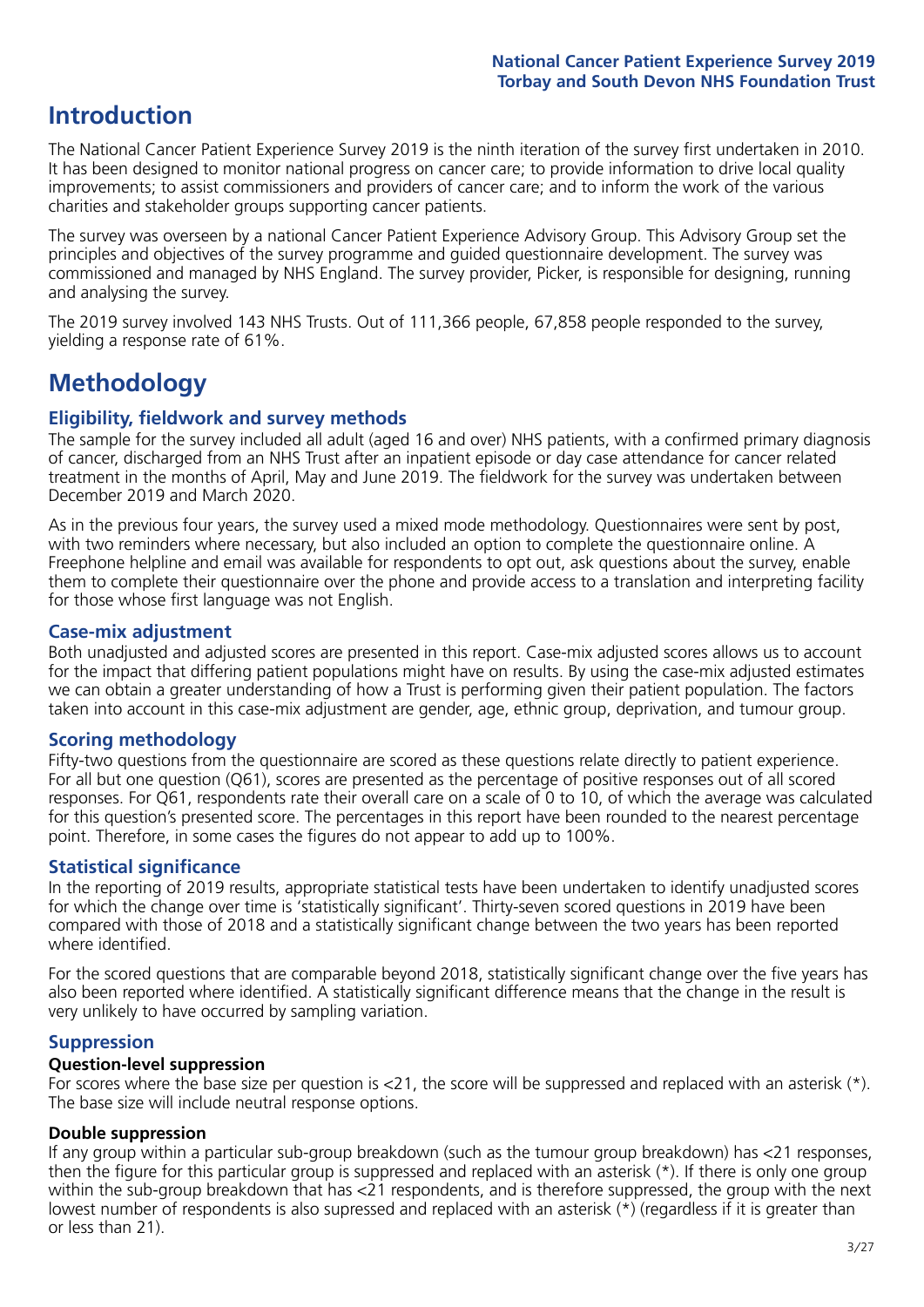# **Understanding the results**

This report shows how this Trust scored for each question in the survey, compared with national results and previous year's results. It is aimed at helping individual Trusts to understand their performance and identify areas for local improvement. Below is a description of the type of results presented within this report and how to understand them.

### **Expected range charts**

The expected range charts in this report show a bar with the lowest and highest score received for each question nationally. Within this bar, an expected range is given (in grey) and a black diamond represents the actual score for this Trust.

Trusts whose score is above the upper limit of the expected range (in the dark blue) are positive outliers, with a score statistically significantly higher than the national mean. This indicates that the Trust performs better than what Trusts of the same size and demographics are expected to perform. The opposite is true if the score is below the lower limit of the expected range (in the light blue); these are negative outliers. For scores within the expected range (in the grey), the score is what we would expect given the Trust's size and demographics.

### **Comparability tables**

The comparability tables show the 2018 and 2019 unadjusted scores for this Trust for each scored question. If there is a significant change from 2018 and 2019 or overall from 2015 to 2019, an arrow will be presented for the direction of change. The adjusted 2019 score will also be presented for each scored question along with the lower and upper expected range and national score. Scores above the upper limit of the expected range will be highlighted dark blue, scores below the lower limit of the expected range will be highlighted light blue, and scores within the lower and upper limit of the expected ranges will be highlighted grey.

### **Tumour type tables**

The tumour type tables show the unadjusted scores for each scored question for each of the 13 tumour groups. The national score for that tumour group is also shown. Unadjusted scores for the same tumour type across different Trusts may not be comparable, as they do not account for the impact that differing patient populations might have on results. Central nervous system is abbreviated as 'CNS' and lower gastrointestinal tract is abbreviated as 'LGT' throughout this report.

### **Year on year charts**

The year on year charts show five columns representing the unadjusted scores of the last five years (2015, 2016, 2017, 2018 and 2019) for each scored question.

#### **Notes on specific questions**

Following the development phase of the 2019 survey, several changes were made to the questionnaire. Six scored questions were amended (Q5, Q18, Q30, Q35, Q56 and Q60) and one non-scored question (Q29) was amended that impacted the comparability of questions Q30 to Q41. Of all questions changed or impacted by change, only Q60 is presented with historical comparisons; though the results should be interpreted with caution.

### **Unadjusted data and case-mix adjusted data**

Unadjusted data should be used to see the actual responses from patients relating to the Trust. Case-mix adjusted data, together with expected ranges, should be used to understand whether the results are significantly higher or lower than national results taking account of the patient mix.

# **Further information**

This research was carried out in accordance with the international standard for organisations conducting social research (accreditation to ISO20252:2012; certificate number GB08/74322). The 2019 survey data has been produced and published in line with the Code of Practice for Official Statistics.

For more information on the methodology, please see the Technical Document. It can be viewed along with the 2019 questionnaire and survey quidance on the website at [www.ncpes.co.uk](https://www.ncpes.co.uk/supporting-documents). For all other outputs at National, Trust, CCG and Cancer Alliance level, please see the PDF reports, Excel tables and dashboards at [www.ncpes.co.uk.](https://www.ncpes.co.uk/current-results)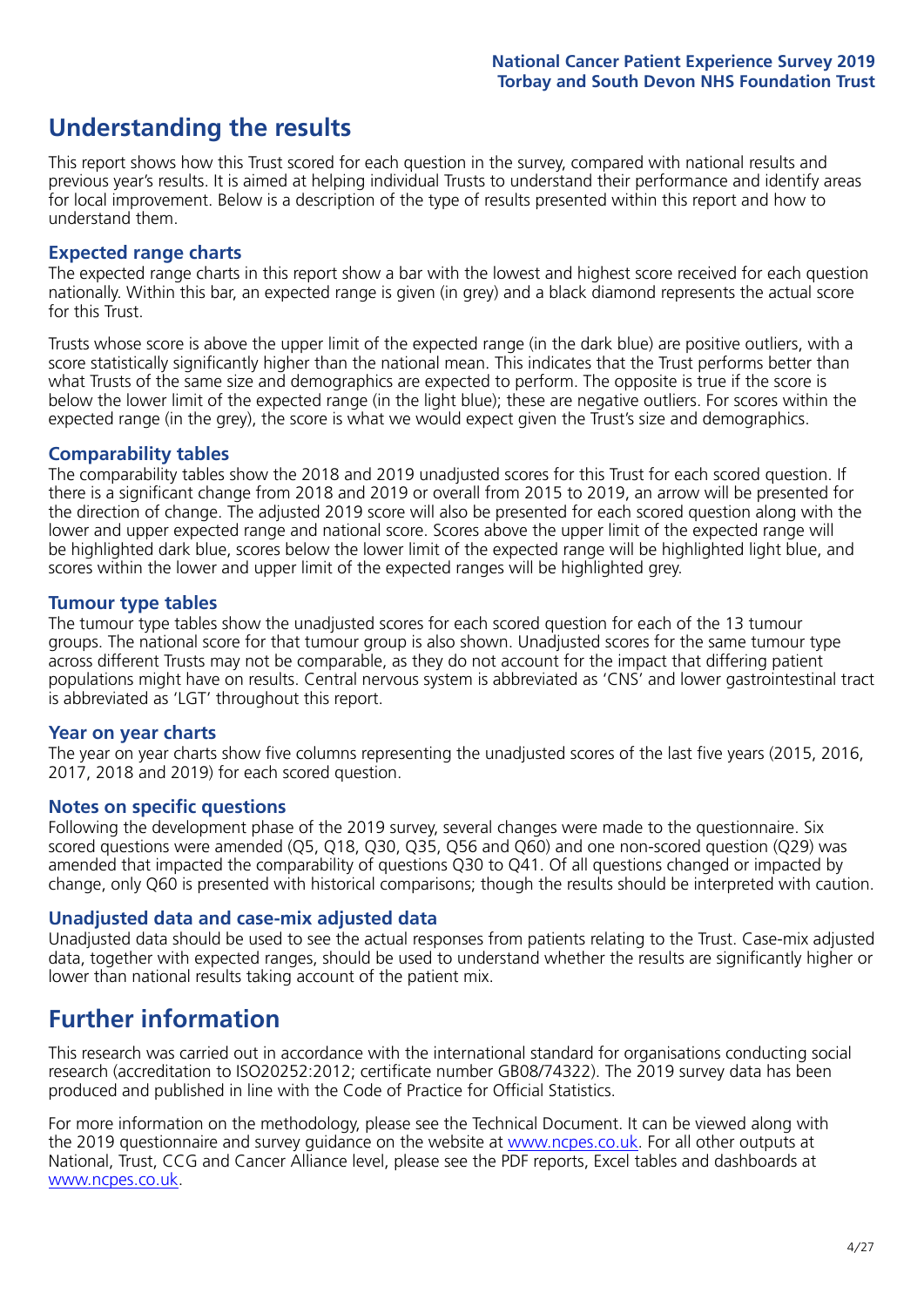### **Response Rate**

### **Overall Response Rate**

394 patients responded out of a total of 557 patients, resulting in a response rate of 71%.

|          | Sample Size | Adjusted<br>Sample | Completed | Response Rate |
|----------|-------------|--------------------|-----------|---------------|
| Trust    | 605         | 557                | 394       | 71%           |
| National | 119.855     | 111.366            | 67.858    | 61%           |

### **Respondents by Survey Type**

|                            | Number of<br>Respondents |
|----------------------------|--------------------------|
| Online                     | 31                       |
| Paper                      | 363                      |
| Phone                      |                          |
| <b>Translation Service</b> |                          |

### **Respondents by Tumour Group**

|                      | Number of<br>Respondents |
|----------------------|--------------------------|
| Brain / CNS          | 2                        |
| <b>Breast</b>        | 95                       |
| Colorectal / LGT     | 38                       |
| Gynaecological       | 9                        |
| Haematological       | 41                       |
| <b>Head and Neck</b> | 5                        |
| Lung                 | 11                       |
| Prostate             | 136                      |
| Sarcoma              | $\mathcal{P}$            |
| Skin                 | 26                       |
| Upper Gastro         | 1 <sub>3</sub>           |
| Urological           | 12                       |
| Other                | 4                        |

### **Respondents by Age and Gender**

Respondents year of birth has been used to determine age. This information has been amalgamated into 8 age bands. The age and gender distribution for the Trust was as follows:

|        | Age 16-24 | Age 25-34 | Age 35-44 | Age 45-54       | Age 55-64 | Age 65-74 | Age 75-84 | Age 85+ | Total |
|--------|-----------|-----------|-----------|-----------------|-----------|-----------|-----------|---------|-------|
| Male   |           |           |           |                 | 27        | 94        | 94        | 10      | 233   |
| Female |           |           | 4         | 26              | 45        | 45        | 28        |         | 161   |
| Total  |           |           |           | $\overline{2}1$ | 72        | 139       | 122       | 19      | 394   |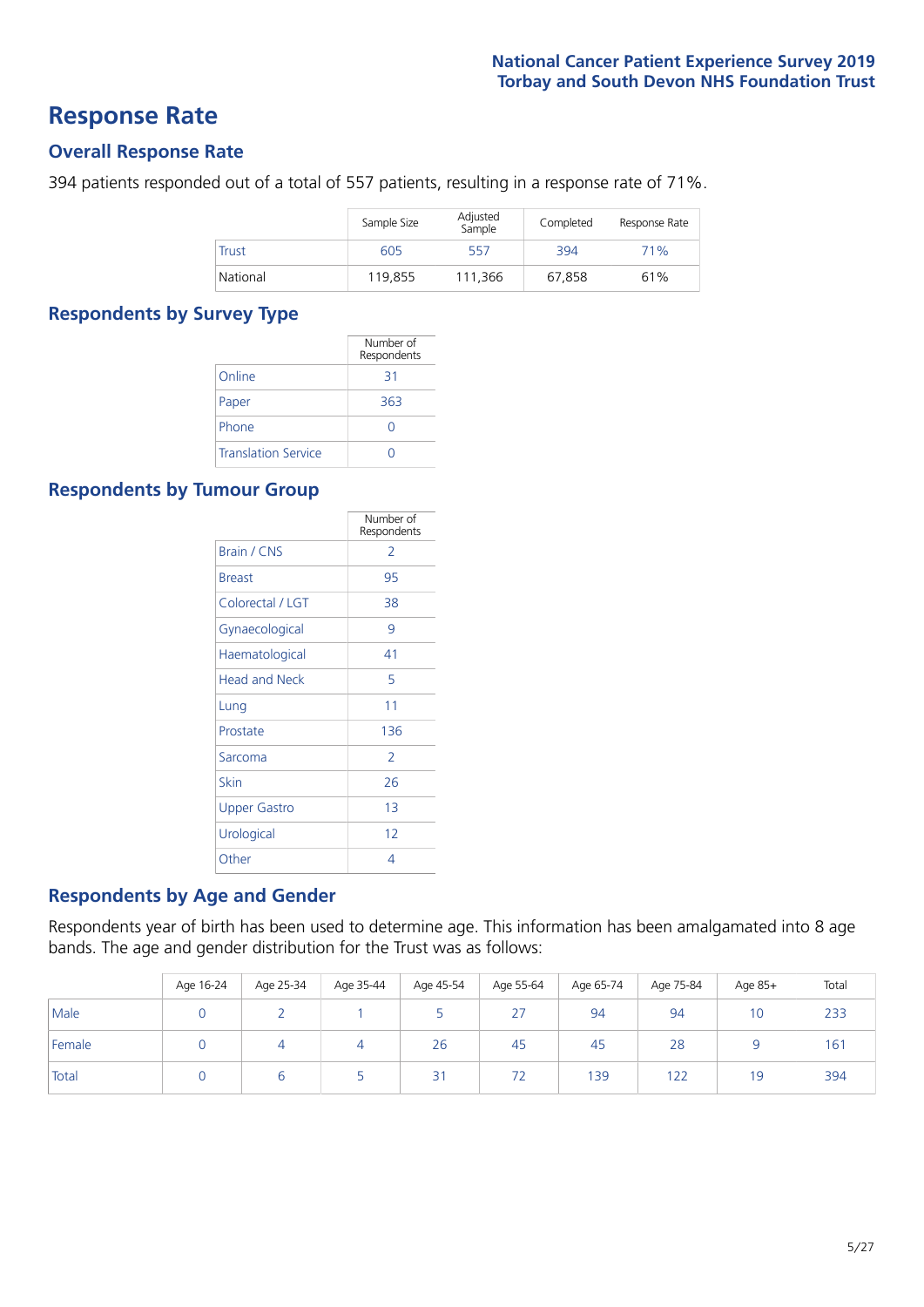# **Expected Range Charts**

| Lower Expected Range                                                                                    | Average |       |     |     |     | Upper Expected Range |     |     | Case Mix Adjusted Score |     |                                     |          |
|---------------------------------------------------------------------------------------------------------|---------|-------|-----|-----|-----|----------------------|-----|-----|-------------------------|-----|-------------------------------------|----------|
| <b>SEEING YOUR GP</b>                                                                                   |         | $0\%$ | 10% | 20% | 30% | 40%                  | 50% | 60% | 70%                     | 80% |                                     | 90% 100% |
| Q1. Saw GP once or twice before being told they needed to go to<br>hospital                             |         |       |     |     |     |                      |     |     |                         | 79% |                                     |          |
| Q2. Patient thought they were seen as soon as necessary                                                 |         |       |     |     |     |                      |     |     |                         | 82% |                                     |          |
| <b>DIAGNOSTIC TESTS</b>                                                                                 |         | 0%    | 10% | 20% | 30% | 40%                  | 50% | 60% | 70%                     | 80% |                                     | 90% 100% |
| O5. Received all the information needed about the test                                                  |         |       |     |     |     |                      |     |     |                         |     |                                     | 98%      |
| Q6. The length of time waiting for the test to be done was about<br>right                               |         |       |     |     |     |                      |     |     |                         |     | 88%                                 |          |
| Q7. Test results explained in completely understandable way                                             |         |       |     |     |     |                      |     |     |                         |     | 86%<br>$\color{black}\blacklozenge$ |          |
| <b>FINDING OUT WHAT WAS WRONG WITH YOU</b>                                                              |         | 0%    | 10% | 20% | 30% | 40%                  | 50% | 60% | 70%                     | 80% |                                     | 90% 100% |
| Q10. Patient told they could bring a family member or friend when<br>first told they had cancer         |         |       |     |     |     |                      |     |     |                         | 81% |                                     |          |
| Q11. Patient felt they were told sensitively that they had cancer                                       |         |       |     |     |     |                      |     |     |                         |     | 87%                                 |          |
| Q12. Patient completely understood the explanation of what was<br>wrong                                 |         |       |     |     |     |                      |     |     | 74%                     |     |                                     |          |
| Q13. Patient given easy to understand written information about<br>the type of cancer they had          |         |       |     |     |     |                      |     |     |                         | 79% |                                     |          |
| <b>DECIDING THE BEST TREATMENT FOR YOU</b>                                                              |         | 0%    | 10% | 20% | 30% | 40%                  | 50% | 60% | 70%                     | 80% |                                     | 90% 100% |
| Q14. Patient felt that treatment options were completely explained                                      |         |       |     |     |     |                      |     |     |                         |     | 85%                                 |          |
| Q15. Patient felt possible side effects were definitely explained in<br>an understandable way           |         |       |     |     |     |                      |     |     |                         | 77% |                                     |          |
| Q16. Patient definitely given practical advice and support in dealing<br>with side effects of treatment |         |       |     |     |     |                      |     |     | 72%                     |     |                                     |          |
| Q17. Patient definitely told about side effects that could affect<br>them in the future                 |         |       |     |     |     |                      |     | 57% |                         |     |                                     |          |
| Q18. Patient definitely involved as much as they wanted in<br>decisions about care and treatment        |         |       |     |     |     |                      |     |     |                         | 82% |                                     |          |
| <b>CLINICAL NURSE SPECIALIST (CNS)</b>                                                                  |         | 0%    | 10% | 20% | 30% | 40%                  | 50% | 60% | 70%                     | 80% |                                     | 90% 100% |
| Q19. Patient given the name of a CNS who would support them<br>through their treatment                  |         |       |     |     |     |                      |     |     |                         |     |                                     | 96%      |
| Q20. Patient found it very or quite easy to contact their CNS                                           |         |       |     |     |     |                      |     |     |                         |     | 87%                                 |          |
| Q21. Patient got understandable answers to important questions<br>all or most of the time               |         |       |     |     |     |                      |     |     |                         |     | 91%                                 |          |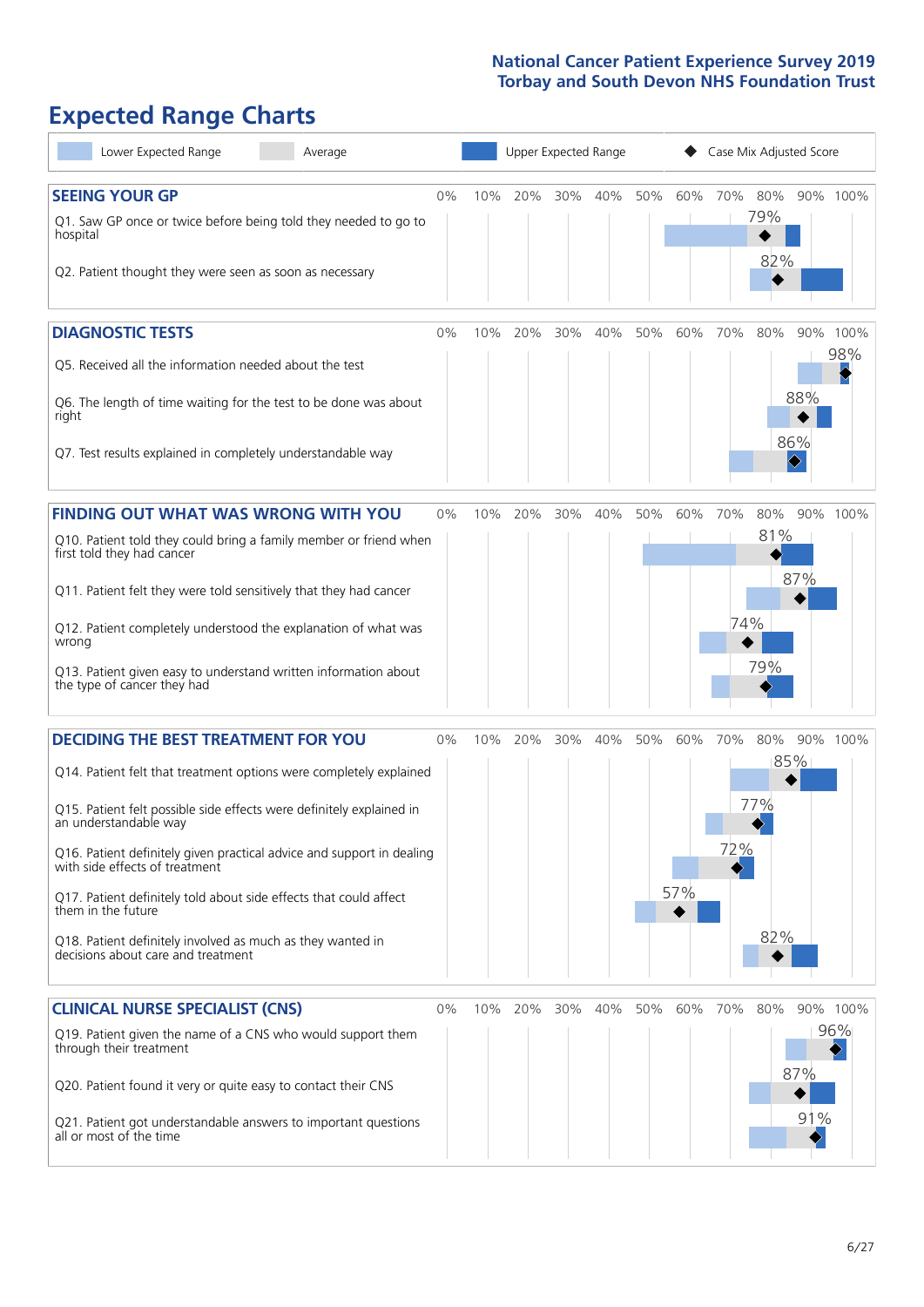# **Expected Range Charts**

| Lower Expected Range<br>Average                                                                                                                                                                                                                                                                                                                         |    |     |     |     | Upper Expected Range |     |     |          | Case Mix Adjusted Score         |                        |     |
|---------------------------------------------------------------------------------------------------------------------------------------------------------------------------------------------------------------------------------------------------------------------------------------------------------------------------------------------------------|----|-----|-----|-----|----------------------|-----|-----|----------|---------------------------------|------------------------|-----|
| <b>SUPPORT FOR PEOPLE WITH CANCER</b><br>Q22. Hospital staff gave information about support or self-help<br>groups for people with cancer<br>Q23. Hospital staff discussed or gave information about the impact<br>cancer could have on day to day activities<br>Q24. Hospital staff gave information on getting financial help or<br>possible benefits | 0% | 10% | 20% | 30% | 40%                  | 50% | 60% | 70%      | 80%<br>75%<br>$\Diamond$<br>84% | 90% 100%<br>92%<br>89% |     |
| Q25. Hospital staff told patient they could get free prescriptions                                                                                                                                                                                                                                                                                      |    |     |     |     |                      |     |     |          |                                 |                        |     |
| <b>OPERATIONS</b><br>Q27. Beforehand, patient had all the information needed about the<br>operation                                                                                                                                                                                                                                                     | 0% | 10% | 20% | 30% | 40%                  | 50% | 60% | 70%      | 80%                             | 90% 100%               | 98% |
| Q28. Afterwards, staff completely explained how operation had<br>gone in understandable way                                                                                                                                                                                                                                                             |    |     |     |     |                      |     |     |          | 79%                             |                        |     |
| <b>HOSPITAL CARE AS AN INPATIENT</b>                                                                                                                                                                                                                                                                                                                    | 0% | 10% | 20% | 30% | 40%                  | 50% | 60% | 70%      | 80%                             | 90% 100%               |     |
| Q30. Hospital staff didn't talk in front of patient as if patient wasn't<br>there<br>Q31. Patient had confidence and trust in all doctors treating them                                                                                                                                                                                                 |    |     |     |     |                      |     |     |          | 85%                             | 88%                    |     |
| Q32. Patient's family or someone close definitely felt able to talk to<br>a doctor                                                                                                                                                                                                                                                                      |    |     |     |     |                      |     |     |          | 77%                             |                        |     |
| Q33. Patient had confidence and trust in all the ward nurses<br>treating them                                                                                                                                                                                                                                                                           |    |     |     |     |                      |     |     |          | 78%                             |                        |     |
| Q34. Patient thought there were always or nearly always enough<br>nurses on duty to care for them                                                                                                                                                                                                                                                       |    |     |     |     |                      |     |     | 65%<br>◆ |                                 |                        |     |
| Q35. All hospital staff asked patient what name they prefer to be<br>called by                                                                                                                                                                                                                                                                          |    |     |     |     |                      |     |     |          | 79%                             |                        |     |
| Q36. Patient always given enough privacy when discussing<br>condition or treatment                                                                                                                                                                                                                                                                      |    |     |     |     |                      |     |     |          | 84%                             |                        |     |
| Q37. Patient definitely found hospital staff to discuss worries or<br>fears during their inpatient visit                                                                                                                                                                                                                                                |    |     |     |     |                      | 55% |     |          |                                 |                        |     |
| Q38. Hospital staff definitely did everything they could to help<br>control pain                                                                                                                                                                                                                                                                        |    |     |     |     |                      |     |     |          |                                 | 87%                    |     |
| Q39. Patient always felt they were treated with respect and dignity<br>while in hospital                                                                                                                                                                                                                                                                |    |     |     |     |                      |     |     |          |                                 | 90%                    |     |
| Q40. Patient given clear written information about what should or<br>should not do after leaving hospital                                                                                                                                                                                                                                               |    |     |     |     |                      |     |     |          |                                 | 86%                    |     |
| Q41. Hospital staff told patient who to contact if worried about<br>condition or treatment after leaving hospital                                                                                                                                                                                                                                       |    |     |     |     |                      |     |     |          |                                 | 95%                    |     |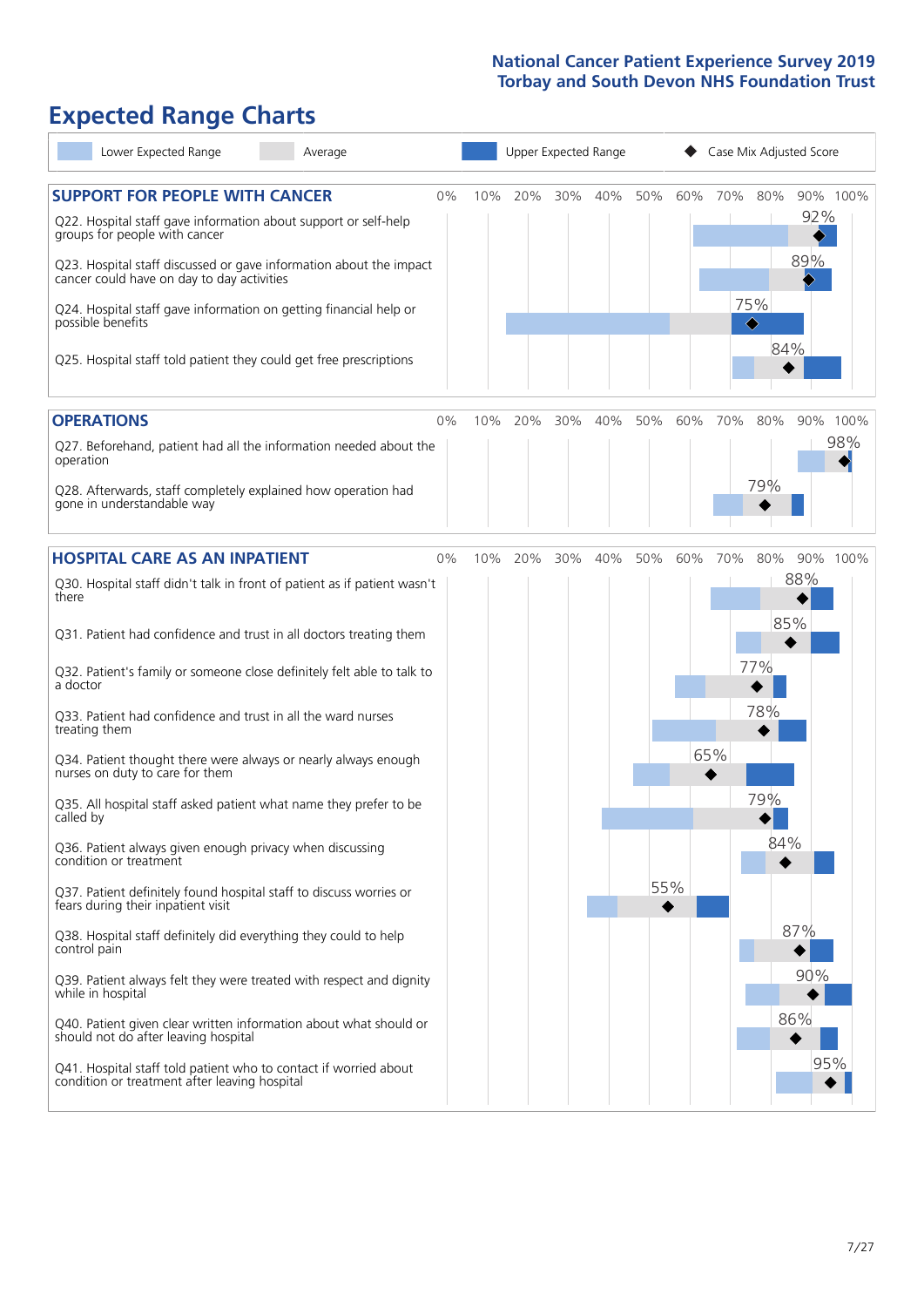# **Expected Range Charts**

| Lower Expected Range<br>Average                                                                                                                                                         |       |     | Upper Expected Range |     |     |     |     | Case Mix Adjusted Score |         |     |          |
|-----------------------------------------------------------------------------------------------------------------------------------------------------------------------------------------|-------|-----|----------------------|-----|-----|-----|-----|-------------------------|---------|-----|----------|
| <b>HOSPITAL CARE AS A DAY PATIENT / OUTPATIENT 0%</b><br>Q43. Patient definitely found hospital staff to discuss worries or<br>fears during their outpatient or day case visit          |       | 10% | 20%                  | 30% | 40% | 50% | 60% | 73%                     | 70% 80% |     | 90% 100% |
| Q44. Cancer doctor had the right documents at patient's last<br>outpatient appointment<br>Q46. Beforehand patient completely had all information needed<br>about radiotherapy treatment |       |     |                      |     |     |     |     |                         |         | 88% | 97%      |
| Q47. Patient completely given understandable information about<br>whether radiotherapy was working<br>Q49. Beforehand patient completely had all information needed                     |       |     |                      |     |     |     |     | 65%                     | 83%     |     |          |
| about chemotherapy treatment<br>Q50. Patient given enough information about whether<br>chemotherapy was working in a completely understandable way                                      |       |     |                      |     |     |     |     | 71%                     |         |     |          |
| <b>HOME CARE AND SUPPORT</b>                                                                                                                                                            | 0%    | 10% | 20%                  | 30% | 40% | 50% | 60% | 70%                     | 80%     |     | 90% 100% |
| Q51. Hospital staff definitely gave family or someone close all the<br>information needed to help care at home                                                                          |       |     |                      |     |     |     | 57% |                         |         |     |          |
| Q52. Patient definitely given enough support from health or social<br>services during treatment                                                                                         |       |     |                      |     |     |     | 60% |                         |         |     |          |
| Q53. Patient definitely given enough support from health or social<br>services after treatment                                                                                          |       |     |                      |     |     | 52% |     |                         |         |     |          |
| <b>CARE FROM YOUR GENERAL PRACTICE</b>                                                                                                                                                  | 0%    |     | 10% 20%              | 30% | 40% | 50% | 60% | 70%                     | 80%     |     | 90% 100% |
| Q54. GP given enough information about patient's condition and<br>treatment                                                                                                             |       |     |                      |     |     |     |     |                         |         |     | 97%      |
| Q55. General practice staff definitely did everything they could to<br>support patient during treatment                                                                                 |       |     |                      |     |     |     | 60% |                         |         |     |          |
| <b>YOUR OVERALL NHS CARE</b>                                                                                                                                                            | $0\%$ | 10% | 20%                  | 30% | 40% | 50% | 60% | 70%                     | 80%     |     | 90% 100% |
| Q56. Different people treating and caring for patient always work<br>well together to give best possible care                                                                           |       |     |                      | 34% |     |     |     | 74%                     |         |     |          |
| Q57. Patient given a care plan                                                                                                                                                          |       |     |                      |     |     |     |     |                         |         | 91% |          |
| Q58. Overall the administration of care was good or very good<br>Q59. Patient felt length of time for attending clinics and                                                             |       |     |                      |     |     |     |     |                         | 76%     |     |          |
| appointments for cancer was about right                                                                                                                                                 |       |     |                      | 31% |     |     |     |                         |         |     |          |
| Q60. Someone discussed with patient whether they would like to<br>take part in cancer research                                                                                          |       |     |                      |     |     |     |     |                         |         |     |          |
|                                                                                                                                                                                         | 0     | 1   | 2                    | 3   | 4   | 5   | 6   |                         | 8       | 9   | 10       |
| Q61. Patient's average rating of care scored from very poor to very<br>good                                                                                                             |       |     |                      |     |     |     |     |                         |         | 8.9 |          |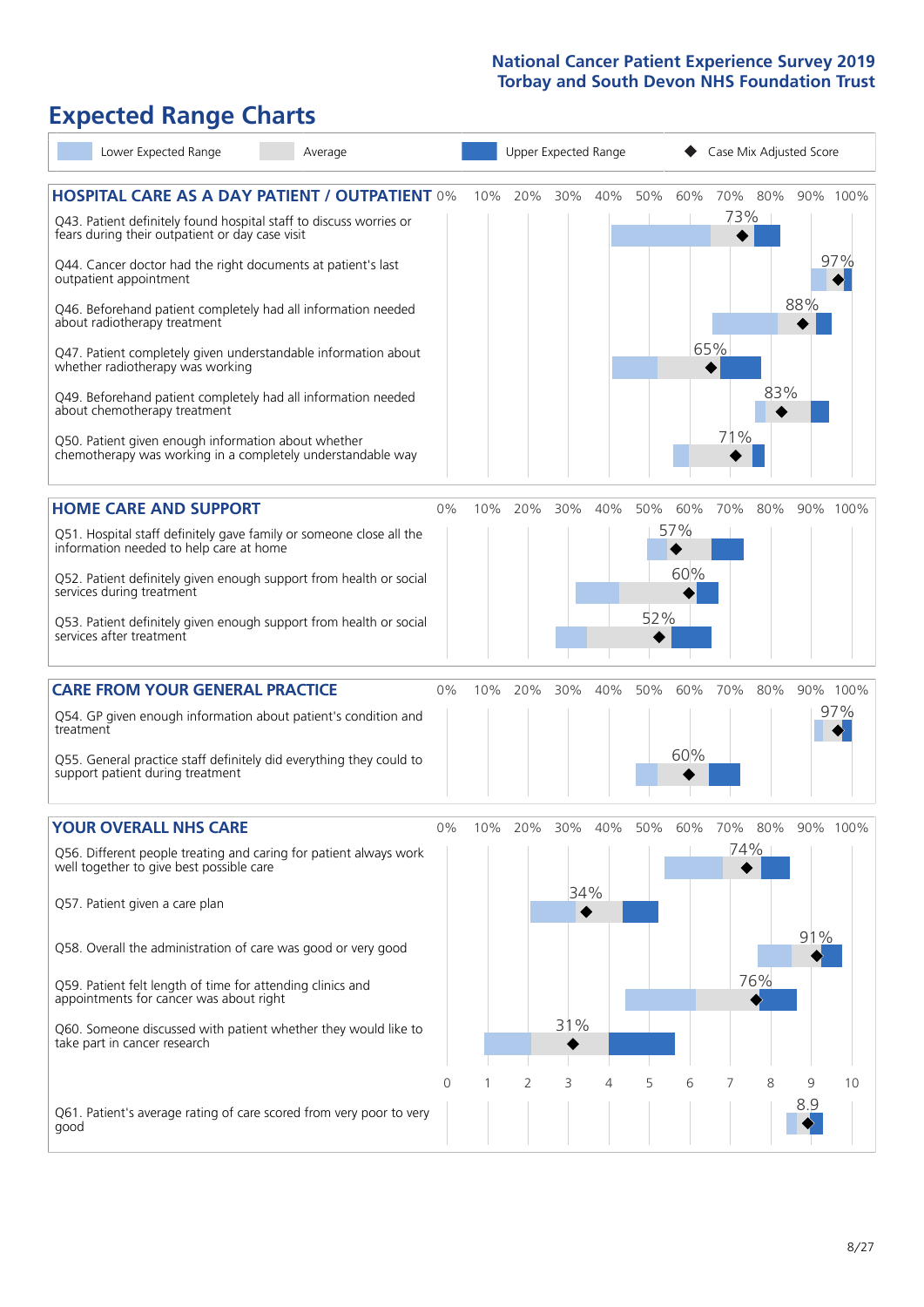# **Comparability Tables**

\* Indicates where a score has been suppressed because there are less than 21 responses.

\*\* No score available for 2018.

 $\triangle$  or  $\nabla$ 

Change 2018-2019: Indicates where 2019 score is significantly higher or lower than 2018 score Change Overall: Indicates significant change overall (2015, 2016, 2017, 2018 and 2019).

Adjusted Score below Lower Expected Range Adjusted Score between Upper and Lower Expected Ranges Adjusted Score above Upper Expected Range

|                                                                             | Case Mix Adjusted Scores<br>Unadjusted Scores |               |            |               |                                                    |         |               |                                     |                |                   |
|-----------------------------------------------------------------------------|-----------------------------------------------|---------------|------------|---------------|----------------------------------------------------|---------|---------------|-------------------------------------|----------------|-------------------|
|                                                                             | 2018<br>n                                     | 2018<br>Score | 2019<br>n. | 2019<br>Score | $\sim$   Change   Change   $\sim$<br>2018-<br>2019 | Overall | 2019<br>Score | Lower<br>Expected Expected<br>Range | Upper<br>Range | National<br>Score |
| <b>SEEING YOUR GP</b>                                                       |                                               |               |            |               |                                                    |         |               |                                     |                |                   |
| Q1. Saw GP once or twice before being told they needed to go<br>to hospital | 327                                           | 79%           | 296        | 82%           |                                                    |         | 79%           | 74%                                 | 84%            | 79%               |
| Q2. Patient thought they were seen as soon as necessary                     | 453                                           | 85%           | 388        | 84%           |                                                    |         | 82%           | 80%                                 | 88%            | 84%               |

| <b>DIAGNOSTIC TESTS</b>                                                   |      |     |     |     |     |     |     |     |
|---------------------------------------------------------------------------|------|-----|-----|-----|-----|-----|-----|-----|
| O5. Received all the information needed about the test                    | $**$ | **  | 345 | 99% | 98% | 93% | 97% | 95% |
| Q6. The length of time waiting for the test to be done was<br>about right | 375  | 88% | 350 | 89% | 88% | 85% | 91% | 88% |
| Q7. Test results explained in completely understandable way               | 374  | 83% | 353 | 87% | 86% | 76% | 84% | 80% |

| <b>FINDING OUT WHAT WAS WRONG WITH YOU</b>                                                      |     |     |     |     |     |     |     |     |
|-------------------------------------------------------------------------------------------------|-----|-----|-----|-----|-----|-----|-----|-----|
| Q10. Patient told they could bring a family member or friend<br>when first told they had cancer | 414 | 85% | 361 | 83% | 81% | 71% | 82% | 77% |
| Q11. Patient felt they were told sensitively that they had cancer                               | 458 | 86% | 389 | 89% | 87% | 82% | 89% | 86% |
| Q12. Patient completely understood the explanation of what<br>was wrong                         | 462 | 79% | 390 | 77% | 74% | 69% | 78% | 73% |
| Q13. Patient given easy to understand written information<br>about the type of cancer they had  | 391 | 80% | 340 | 82% | 79% | 70% | 79% | 74% |

| <b>DECIDING THE BEST TREATMENT FOR YOU</b>                                                              |      |      |     |     |     |     |     |     |
|---------------------------------------------------------------------------------------------------------|------|------|-----|-----|-----|-----|-----|-----|
| Q14. Patient felt that treatment options were completely<br>explained                                   | 412  | 85%  | 348 | 86% | 85% | 80% | 87% | 83% |
| Q15. Patient felt possible side effects were definitely explained<br>In an understandable way           | 444  | 75%  | 368 | 77% | 77% | 68% | 77% | 73% |
| Q16. Patient definitely given practical advice and support in<br>dealing with side effects of treatment | 444  | 71%  | 369 | 72% | 72% | 62% | 72% | 67% |
| Q17. Patient definitely told about side effects that could affect<br>them in the future                 | 404  | 61%  | 356 | 61% | 57% | 52% | 62% | 57% |
| Q18. Patient definitely involved as much as they wanted in<br>decisions about care and treatment        | $**$ | $**$ | 383 | 83% | 82% | 77% | 85% | 81% |

| <b>CLINICAL NURSE SPECIALIST (CNS)</b>                                                    |     |     |     |     |  |     |     |     |     |
|-------------------------------------------------------------------------------------------|-----|-----|-----|-----|--|-----|-----|-----|-----|
| Q19. Patient given the name of a CNS who would support them<br>through their treatment    | 446 | 93% | 378 | 96% |  | 96% | 89% | 95% | 92% |
| Q20. Patient found it very or quite easy to contact their CNS                             | 364 | 87% | 329 | 87% |  | 87% | 80% | 90% | 85% |
| Q21. Patient got understandable answers to important<br>questions all or most of the time | 34٬ | 89% | 307 | 91% |  | 91% | 84% | 91% | 87% |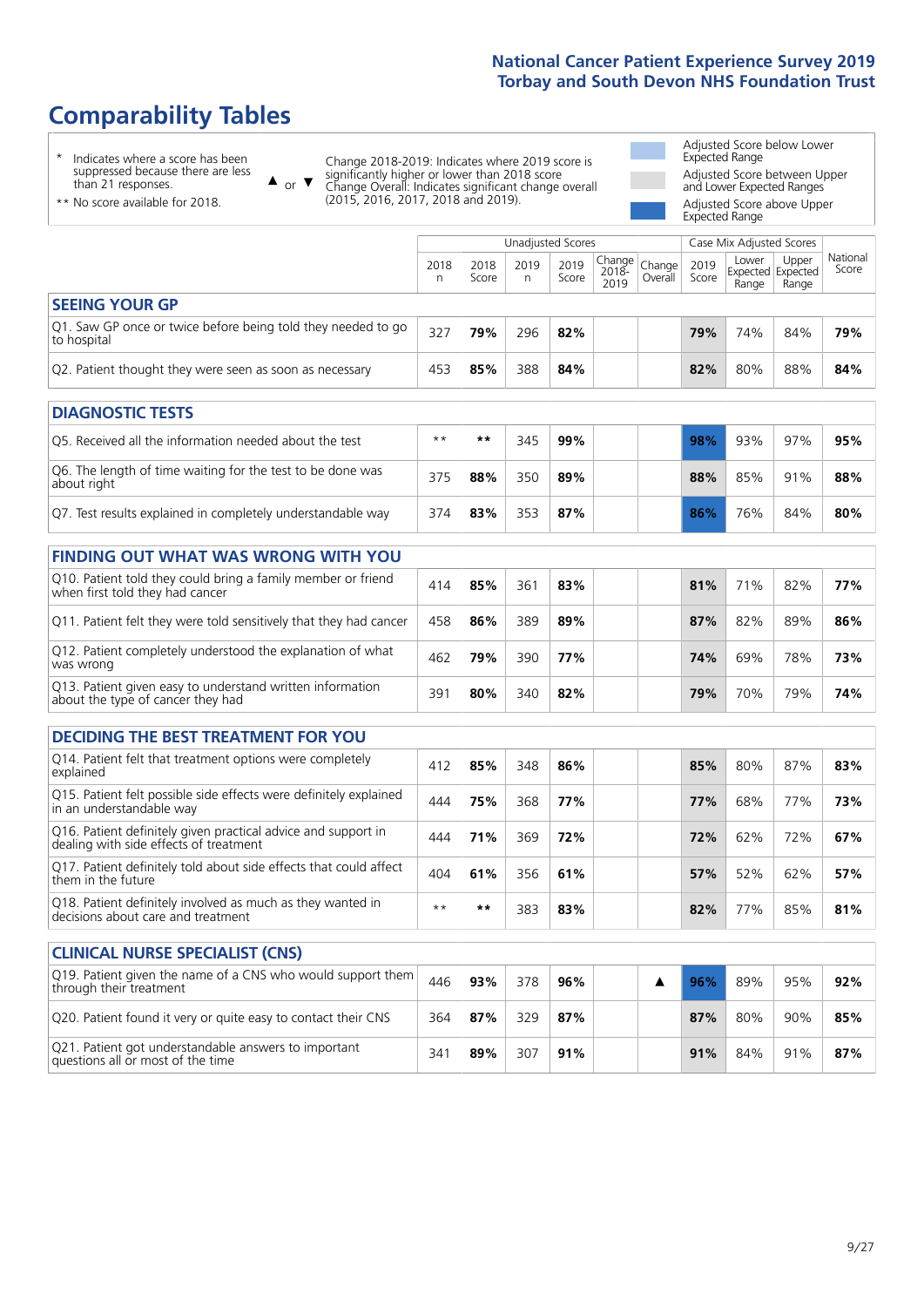# **Comparability Tables**

\* Indicates where a score has been suppressed because there are less than 21 responses.

\*\* No score available for 2018.

 $\triangle$  or  $\nabla$ 

Change 2018-2019: Indicates where 2019 score is significantly higher or lower than 2018 score Change Overall: Indicates significant change overall (2015, 2016, 2017, 2018 and 2019).

Adjusted Score below Lower Expected Range Adjusted Score between Upper and Lower Expected Ranges Adjusted Score above Upper Expected Range

|                                                                                                                   |              |               |           | Unadjusted Scores |                         |                   |               | Case Mix Adjusted Scores            |                |                   |
|-------------------------------------------------------------------------------------------------------------------|--------------|---------------|-----------|-------------------|-------------------------|-------------------|---------------|-------------------------------------|----------------|-------------------|
|                                                                                                                   | 2018<br>n    | 2018<br>Score | 2019<br>n | 2019<br>Score     | Change<br>2018-<br>2019 | Change<br>Overall | 2019<br>Score | Lower<br>Expected Expected<br>Range | Upper<br>Range | National<br>Score |
| <b>SUPPORT FOR PEOPLE WITH CANCER</b>                                                                             |              |               |           |                   |                         |                   |               |                                     |                |                   |
| Q22. Hospital staff gave information about support or self-help<br>groups for people with cancer                  | 379          | 93%           | 339       | 93%               |                         |                   | 92%           | 84%                                 | 92%            | 88%               |
| Q23. Hospital staff discussed or gave information about the<br>impact cancer could have on day to day activities  | 295          | 86%           | 257       | 91%               |                         |                   | 89%           | 79%                                 | 88%            | 84%               |
| Q24. Hospital staff gave information on getting financial help or<br>possible benefits                            | 208          | 70%           | 198       | 74%               |                         |                   | 75%           | 55%                                 | 70%            | 63%               |
| Q25. Hospital staff told patient they could get free prescriptions                                                | 189          | 84%           | 162       | 85%               |                         |                   | 84%           | 76%                                 | 88%            | 82%               |
| <b>OPERATIONS</b>                                                                                                 |              |               |           |                   |                         |                   |               |                                     |                |                   |
| Q27. Beforehand, patient had all the information needed about<br>the operation                                    | 190          | 97%           | 175       | 98%               |                         |                   | 98%           | 93%                                 | 99%            | 96%               |
| Q28. Afterwards, staff completely explained how operation had<br>gone in understandable way                       | 185          | 78%           | 173       | 79%               |                         |                   | 79%           | 73%                                 | 85%            | 79%               |
| <b>HOSPITAL CARE AS AN INPATIENT</b>                                                                              |              |               |           |                   |                         |                   |               |                                     |                |                   |
| Q30. Hospital staff didn't talk in front of patient as if patient<br>wasn't there                                 | $**$         | $***$         | 137       | 89%               |                         |                   | 88%           | 77%                                 | 90%            | 84%               |
| Q31. Patient had confidence and trust in all doctors treating<br>them                                             | $\star\star$ | $***$         | 136       | 86%               |                         |                   | 85%           | 78%                                 | 90%            | 84%               |
| Q32. Patient's family or someone close definitely felt able to talk<br>to a doctor                                | $\star\star$ | $***$         | 110       | 77%               |                         |                   | 77%           | 64%                                 | 81%            | 72%               |
| Q33. Patient had confidence and trust in all the ward nurses<br>treating them                                     | $* *$        | $***$         | 137       | 80%               |                         |                   | 78%           | 66%                                 | 82%            | 74%               |
| Q34. Patient thought there were always or nearly always<br>enough nurses on duty to care for them                 | $**$         | $***$         | 136       | 67%               |                         |                   | 65%           | 55%                                 | 74%            | 64%               |
| Q35. All hospital staff asked patient what name they prefer to<br>be called by                                    | $**$         | $***$         | 134       | 79%               |                         |                   | 79%           | 61%                                 | 81%            | 71%               |
| Q36. Patient always given enough privacy when discussing<br>condition or treatment                                | $* *$        | $***$         | 137       | 85%               |                         |                   | 84%           | 79%                                 | 91%            | 85%               |
| Q37. Patient definitely found hospital staff to discuss worries or<br>fears during their inpatient visit          | $* *$        | $***$         | 100       | 56%               |                         |                   | 55%           | 42%                                 | 62%            | 52%               |
| Q38. Hospital staff definitely did everything they could to help<br>control pain                                  | $* *$        | $***$         | 116       | 88%               |                         |                   | 87%           | 76%                                 | 90%            | 83%               |
| Q39. Patient always felt they were treated with respect and<br>dignity while in hospital                          | $\star\star$ | $***$         | 135       | 91%               |                         |                   | 90%           | 82%                                 | 93%            | 88%               |
| Q40. Patient given clear written information about what should<br>or should not do after leaving hospital         | $**$         | $***$         | 129       | 88%               |                         |                   | 86%           | 80%                                 | 92%            | 86%               |
| Q41. Hospital staff told patient who to contact if worried about<br>condition or treatment after leaving hospital | $**$         | $***$         | 131       | 95%               |                         |                   | 95%           | 90%                                 | 98%            | 94%               |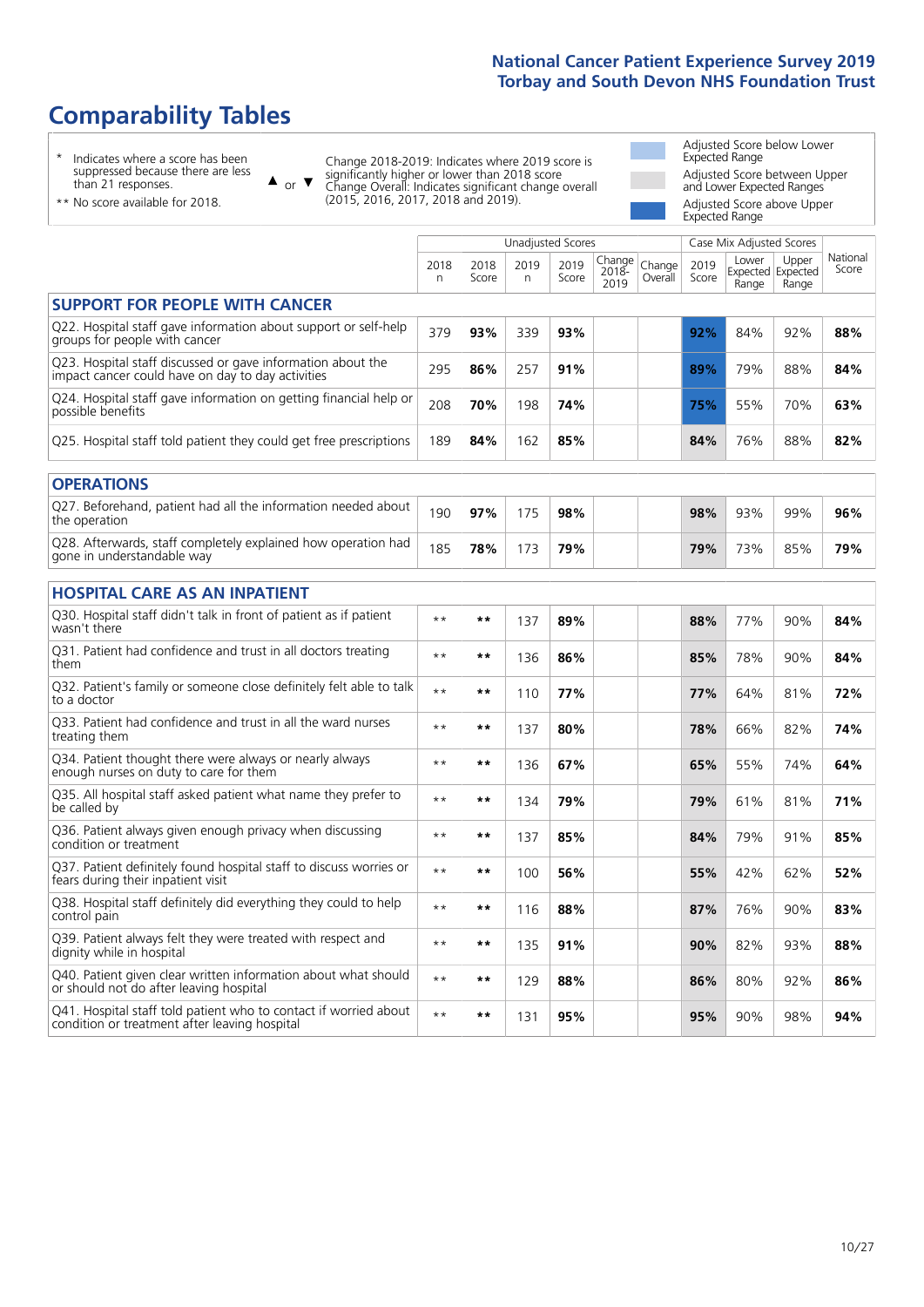# **Comparability Tables**

\* Indicates where a score has been suppressed because there are less than 21 responses.

\*\* No score available for 2018.

or  $\blacktriangledown$  $\blacktriangle$ 

Change 2018-2019: Indicates where 2019 score is significantly higher or lower than 2018 score Change Overall: Indicates significant change overall (2015, 2016, 2017, 2018 and 2019).

Adjusted Score below Lower Expected Range Adjusted Score between Upper and Lower Expected Ranges Adjusted Score above Upper Expected Range

|                                                                                                                       |              |               |            | <b>Unadjusted Scores</b> |                         |                   |               | Case Mix Adjusted Scores |                                     |                   |
|-----------------------------------------------------------------------------------------------------------------------|--------------|---------------|------------|--------------------------|-------------------------|-------------------|---------------|--------------------------|-------------------------------------|-------------------|
|                                                                                                                       | 2018<br>n    | 2018<br>Score | 2019<br>n. | 2019<br>Score            | Change<br>2018-<br>2019 | Change<br>Overall | 2019<br>Score | Lower<br>Range           | Upper<br>Expected Expected<br>Range | National<br>Score |
| <b>HOSPITAL CARE AS A DAY PATIENT / OUTPATIENT</b>                                                                    |              |               |            |                          |                         |                   |               |                          |                                     |                   |
| Q43. Patient definitely found hospital staff to discuss worries or<br>fears during their outpatient or day case visit | 330          | 75%           | 275        | 75%                      |                         |                   | 73%           | 65%                      | 76%                                 | 71%               |
| Q44. Cancer doctor had the right documents at patient's last<br>outpatient appointment                                | 400          | 96%           | 347        | 97%                      |                         |                   | 97%           | 94%                      | 98%                                 | 96%               |
| Q46. Beforehand patient completely had all information needed<br>about radiotherapy treatment                         | 163          | 84%           | 200        | 89%                      |                         |                   | 88%           | 82%                      | 91%                                 | 86%               |
| Q47. Patient completely given understandable information<br>about whether radiotherapy was working                    | 139          | 61%           | 154        | 66%                      |                         |                   | 65%           | 52%                      | 68%                                 | 60%               |
| Q49. Beforehand patient completely had all information needed<br>about chemotherapy treatment                         | 175          | 87%           | 162        | 83%                      |                         |                   | 83%           | 79%                      | 90%                                 | 84%               |
| Q50. Patient given enough information about whether<br>chemotherapy was working in a completely understandable way    | 165          | 71%           | 138        | 70%                      |                         |                   | 71%           | 60%                      | 75%                                 | 68%               |
| <b>HOME CARE AND SUPPORT</b>                                                                                          |              |               |            |                          |                         |                   |               |                          |                                     |                   |
| Q51. Hospital staff definitely gave family or someone close all<br>the information needed to help care at home        | 350          | 63%           | 306        | 58%                      |                         |                   | 57%           | 54%                      | 65%                                 | 60%               |
| Q52. Patient definitely given enough support from health or<br>social services during treatment                       | 183          | 56%           | 144        | 60%                      |                         |                   | 60%           | 43%                      | 62%                                 | 52%               |
| Q53. Patient definitely given enough support from health or<br>social services after treatment                        | 107          | 41%           | 93         | 53%                      |                         |                   | 52%           | 35%                      | 55%                                 | 45%               |
| CARE FROM YOUR GENERAL PRACTICE                                                                                       |              |               |            |                          |                         |                   |               |                          |                                     |                   |
| Q54. GP given enough information about patient's condition<br>and treatment                                           | 354          | 95%           | 297        | 97%                      |                         |                   | 97%           | 93%                      | 98%                                 | 95%               |
| Q55. General practice staff definitely did everything they could<br>to support patient during treatment               | 270          | 60%           | 239        | 62%                      |                         |                   | 60%           | 52%                      | 65%                                 | 58%               |
|                                                                                                                       |              |               |            |                          |                         |                   |               |                          |                                     |                   |
| <b>YOUR OVERALL NHS CARE</b>                                                                                          |              |               |            |                          |                         |                   |               |                          |                                     |                   |
| Q56. Different people treating and caring for patient always<br>work well together to give best possible care         | $\star\star$ | $***$         | 374        | 76%                      |                         |                   | 74%           | 68%                      | 78%                                 | 73%               |
| Q57. Patient given a care plan                                                                                        | 362          | 39%           | 284        | 37%                      |                         |                   | 34%           | 32%                      | 43%                                 | 38%               |
| Q58. Overall the administration of care was good or very good                                                         | 462          | 90%           | 385        | 92%                      |                         |                   | 91%           | 85%                      | 92%                                 | 89%               |
| Q59. Patient felt length of time for attending clinics and<br>appointments for cancer was about right                 | 450          | 83%           | 383        | 79%                      |                         |                   | 76%           | 61%                      | 77%                                 | 69%               |
| Q60. Someone discussed with patient whether they would like<br>to take part in cancer research                        | 434          | 28%           | 370        | 30%                      |                         | ▲                 | 31%           | 21%                      | 40%                                 | 30%               |
| Q61. Patient's average rating of care scored from very poor to<br>very good                                           | 451          | 8.9           | 375        | 9.0                      |                         |                   | 8.9           | 8.6                      | 9.0                                 | 8.8               |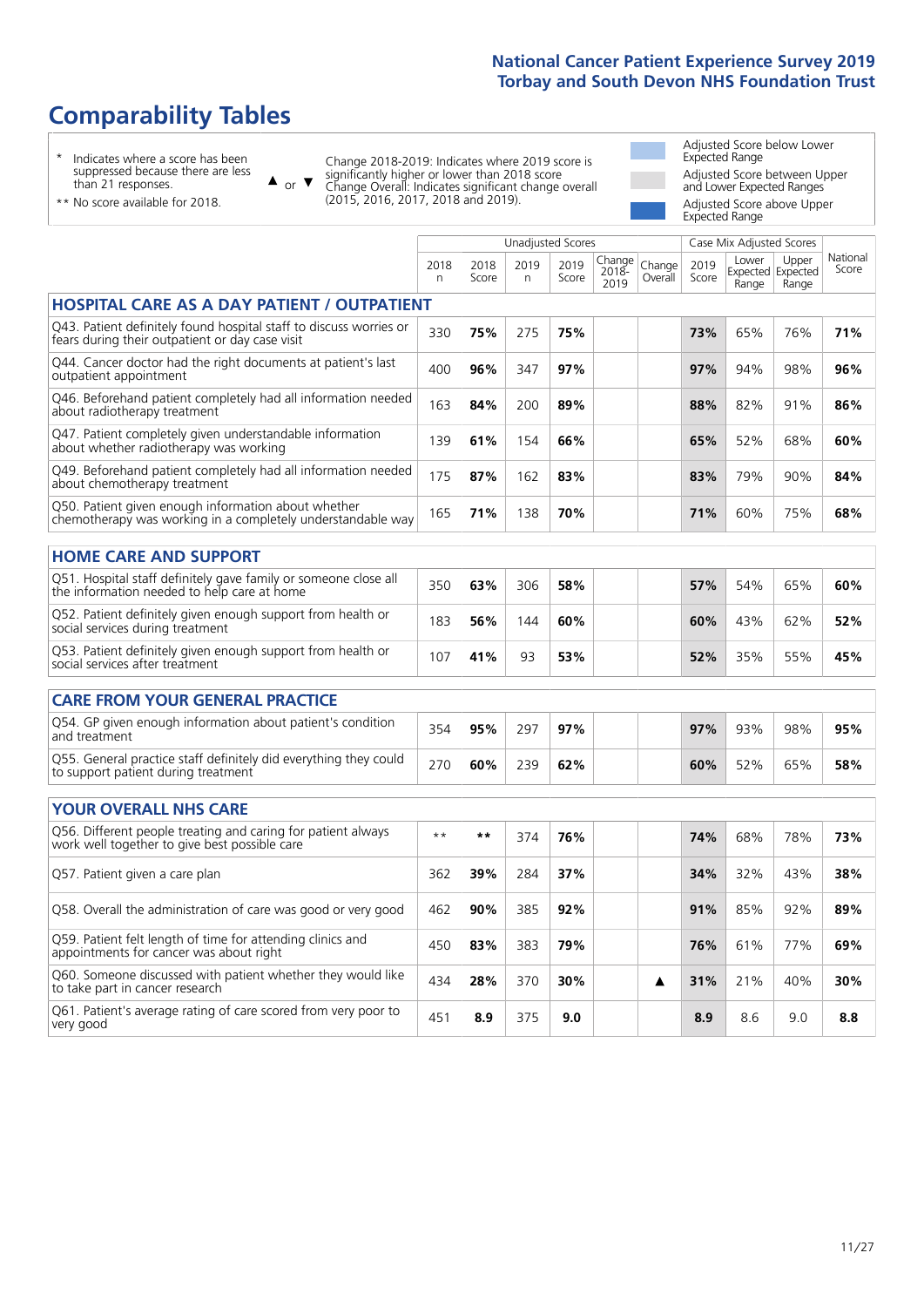# **Tumour Type Tables**

- \* Indicates where a score has been suppressed because there are less than 21 responses.
- n.a. Indicates that there were no respondents for that tumour group.

| <b>SEEING YOUR GP</b>                           |              |              |               |                   |                   |               |                             |             | <b>Tumour Group</b> |         |      |                 |                                                                             |         |                |
|-------------------------------------------------|--------------|--------------|---------------|-------------------|-------------------|---------------|-----------------------------|-------------|---------------------|---------|------|-----------------|-----------------------------------------------------------------------------|---------|----------------|
|                                                 |              | Brain<br>CNS | <b>Breast</b> | Colorectal<br>LGT | ক<br>Gynaecologic | Haematologica | Head and<br>Neck            | <b>Gunn</b> | Prostate            | Sarcoma | Skin | Upper<br>Gastro | Urological                                                                  | Other   | All<br>Cancers |
| Q1. Saw GP once or twice before being told they | Trust        | $\star$      | 100% 77%      |                   | $\star$           | 72%           | $\star$                     | $\star$     | 79%                 |         | 96%  | $\star$         | $\star$                                                                     | $\star$ | 82%            |
| needed to go to hospital                        | National 59% |              |               |                   |                   |               | 94% 75% 77% 67% 79% 71% 82% |             |                     |         |      |                 | 71% 90% 74% 83% 74%                                                         |         | 79%            |
| Q2. Patient thought they were seen as soon as   | Trust        | $\star$      |               | 92% 76%           |                   | 85%           | $\star$                     | $\star$     | 82%                 |         | 88%  | $\star$         | $\star$                                                                     | $\star$ | 84%            |
| necessary                                       | National     | 79%          |               |                   |                   |               |                             |             |                     |         |      |                 | 89%   83%   81%   82%   81%   84%   86%   69%   85%   79%   85%   79%   84% |         |                |

#### **DIAGNOSTIC TESTS** Tumour Group

|                                                   |              | Brain<br>CNS | <b>Breast</b> | Colorectal<br>LGT           | ᠊ᢛ<br>Gynaecologic | Haematological | Head and<br>Neck | Lung    | Prostate | Sarcoma | Skin | Upper<br>Gastro | rological                                   | Other   | All<br>Cancers |
|---------------------------------------------------|--------------|--------------|---------------|-----------------------------|--------------------|----------------|------------------|---------|----------|---------|------|-----------------|---------------------------------------------|---------|----------------|
| Q5. Received all the information needed about     | <b>Trust</b> | $\star$      | 99% 97%       |                             |                    | 100%           | $\star$          | $\star$ | 99%      |         | 100% | $\star$         | $\star$                                     | $\star$ | 99%            |
| $\vert$ the test                                  | National     | 93%          | 95%           | 95%                         | 93%                | 95%            |                  | 93% 95% | 95%      | 93%     | 96%  | 95%             | 95%                                         | 95%     | 95%            |
| Q6. The length of time waiting for the test to be | Trust        | $\star$      |               | 95% 83%                     | $\star$            | 94%            | $\star$          | $\star$ | 85%      | $\star$ | 95%  | $\star$         | $\star$                                     | $\star$ | 89%            |
| done was about right                              | National     |              |               | 84% 91% 88%                 |                    |                |                  |         |          |         |      |                 | 86% 89% 88% 87% 87% 81% 87% 84% 87% 86% 88% |         |                |
| Q7. Test results explained in completely          | Trust        | $\star$      | 91%           | 80%                         | $\star$            | 88%            | $\star$          | $\star$ | 85%      | $\star$ | 91%  | $\star$         | $\star$                                     | $\star$ | 87%            |
| understandable way                                | National 71% |              |               | 83% 82% 77% 77% 79% 80% 80% |                    |                |                  |         |          |         |      |                 | 78% 84% 75% 80% 76% 80%                     |         |                |

| <b>FINDING OUT WHAT WAS WRONG WITH YOU</b>        |              |         |               |                        |                |                |                  |         | <b>Tumour Group</b> |          |      |                 |           |         |                |
|---------------------------------------------------|--------------|---------|---------------|------------------------|----------------|----------------|------------------|---------|---------------------|----------|------|-----------------|-----------|---------|----------------|
|                                                   |              | Brain   | <b>Breast</b> | olorectal.<br>LGT<br>Ū | Gynaecological | Haematological | Head and<br>Neck | Lung    | Prostate            | Sarcoma  | Skin | Upper<br>Gastro | Jrologica | Other   | All<br>Cancers |
| Q10. Patient told they could bring a family       | <b>Trust</b> | $\star$ | 84%           | 89%                    | $\star$        | 80%            | $\star$          | $\star$ | 91%                 | $\star$  | 44%  | $\star$         | $\star$   | $\star$ | 83%            |
| member or friend when first told they had cancer  | National     | 85%     | 82%           | 82%                    | 71%            | 71%            | 71%              | 77%     | 79%                 | 73%      | 69%  | 76%             | 73%       | 75%     | 77%            |
| Q11. Patient felt they were told sensitively that | Trust        | $\star$ | 89%           | 95%                    |                | 85%            | $\star$          | $\star$ | 89%                 | $^\star$ | 100% | $\star$         | $\star$   | $\star$ | 89%            |
| they had cancer                                   | National     | 79%     | 89% 87%       |                        | 82%            |                | 84% 87% 83%      |         | 86%                 | 84%      | 89%  | 81%             | 84% 83%   |         | 86%            |
| Q12. Patient completely understood the            | Trust        | $\star$ | 77%           | 82%                    |                | 68%            | $\star$          | $\star$ | 84%                 | $\star$  | 81%  | $\star$         | $\star$   | $\star$ | 77%            |
| explanation of what was wrong                     | National     | 66%     | 77%           | 79%                    | 73%            | 60%            | 78%              | 76%     | 79%                 | 67%      | 80%  | 70%             | 77%       | 70%     | 73%            |
| Q13. Patient given easy to understand written     | Trust        | $\star$ | 84%           | 72%                    | $\star$        | 84%            | $\star$          | $\star$ | 88%                 | $\star$  | 96%  | $\star$         | $\star$   | $\star$ | 82%            |
| information about the type of cancer they had     | National     | 66%     | 78%           | 73%                    | 71%            | 76%            |                  |         | 69% 67% 83%         | 67%      | 84%  | 67%             | 74%       | 65%     | 74%            |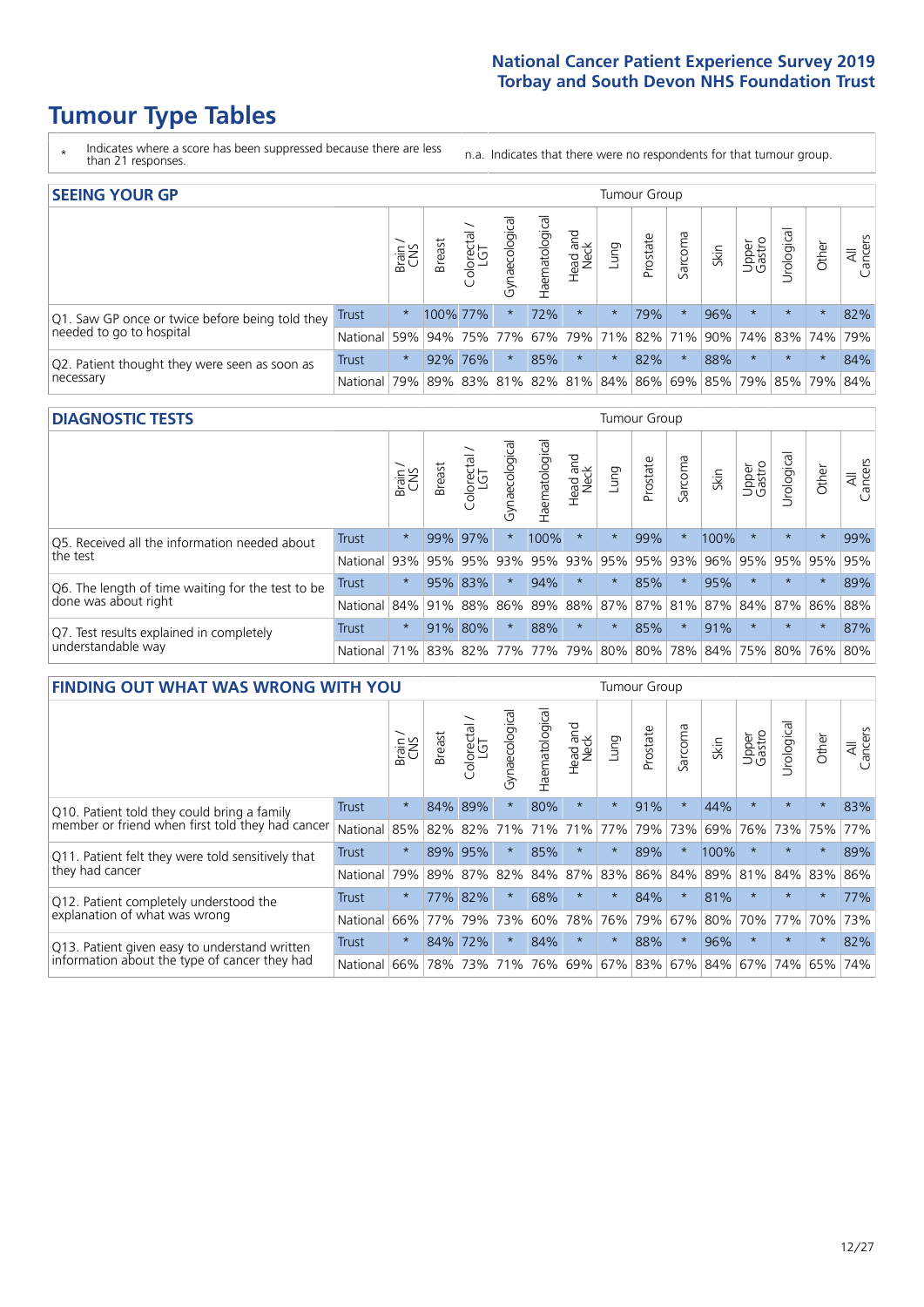# **Tumour Type Tables**

\* Indicates where a score has been suppressed because there are less than 21 responses.

n.a. Indicates that there were no respondents for that tumour group.

| <b>DECIDING THE BEST TREATMENT FOR YOU</b>         |          |         |               |                             |                |                |                         |          | <b>Tumour Group</b> |         |                                         |                 |            |         |                |
|----------------------------------------------------|----------|---------|---------------|-----------------------------|----------------|----------------|-------------------------|----------|---------------------|---------|-----------------------------------------|-----------------|------------|---------|----------------|
|                                                    |          | Brain   | <b>Breast</b> | olorectal.<br>LGT<br>$\cup$ | Gynaecological | Haematological | ead and<br>Neck<br>Head | Lung     | Prostate            | Sarcoma | Skin                                    | Upper<br>Gastro | Jrological | Other   | All<br>Cancers |
| Q14. Patient felt that treatment options were      | Trust    | $\star$ | 91%           | 85%                         | $\star$        | 85%            | $\star$                 | $\star$  | 83%                 | $\star$ | $\star$                                 | $\star$         | $\star$    | $\star$ | 86%            |
| completely explained                               | National | 85%     | 85%           | 85%                         | 85%            | 82%            | 87%                     | 84%      | 83%                 | 83%     | 89%                                     | 81%             | 83%        | 79%     | 83%            |
| Q15. Patient felt possible side effects were       | Trust    | $\star$ | 83%           | 72%                         | $\star$        | 76%            | $\star$                 | $^\star$ | 76%                 | $\star$ | 76%                                     | $\star$         | $\star$    | $\star$ | 77%            |
| definitely explained in an understandable way      | National | 69%     | 74%           | 76%                         | 75%            | 69%            | 73%                     | 74%      | 73%                 | 73%     | 77%                                     | 72%             | 71%        | 70%     | 73%            |
| Q16. Patient definitely given practical advice and | Trust    | $\star$ | 80%           | 65%                         | $\star$        | 74%            | $\star$                 | $\star$  | 69%                 | $\star$ | 57%                                     | $\star$         | $\star$    | $\star$ | 72%            |
| support in dealing with side effects of treatment  | National | 63%     | 70%           | 70%                         | 69%            | 65%            | 70%                     | 69%      | 65%                 | 66%     | 71%                                     | 66%             | 63%        | 64%     | 67%            |
| Q17. Patient definitely told about side effects    | Trust    | $\star$ | 66%           | 50%                         | $\star$        | 46%            | $\star$                 | $\star$  | 67%                 | $\star$ | $\star$                                 | $\star$         | $\star$    | $\star$ | 61%            |
| that could affect them in the future               | National | 62%     | 57%           | 59%                         | 56%            | 51%            | 64%                     | 56%      | 66%                 | 54%     | 66%                                     | 53%             | 56%        | 52%     | 57%            |
| Q18. Patient definitely involved as much as they   | Trust    | $\star$ | 83%           | 72%                         | $\star$        | 83%            | $\star$                 | $\star$  | 84%                 | $\star$ | 92%                                     | $\star$         | $\star$    | $\star$ | 83%            |
| wanted in decisions about care and treatment       | National | 79%     |               |                             |                |                |                         |          |                     |         | 81% 83% 81% 80% 81% 81% 84% 81% 87% 79% |                 | 79%        | 78% 81% |                |

#### **CLINICAL NURSE SPECIALIST (CNS)** Tumour Group

|                                             |              | Brain   | Breast | Colorectal<br>LGT | $\overline{\sigma}$<br>Gynaecologi | Haematological | Head and<br>Neck | Lung    | Prostate | Sarcoma | Skin                    | Upper<br>Gastro | $\sigma$<br>Irologica | Other   | All<br>Cancers |
|---------------------------------------------|--------------|---------|--------|-------------------|------------------------------------|----------------|------------------|---------|----------|---------|-------------------------|-----------------|-----------------------|---------|----------------|
| Q19. Patient given the name of a CNS who    | <b>Trust</b> | $\star$ |        | 98% 97%           |                                    | 95%            | $\star$          |         | 96%      | $\star$ | 96%                     | $\star$         | $\star$               | $\star$ | 96%            |
| would support them through their treatment  | National     | 95%     | 95%    | 92%               | 95%                                | 92%            | 91%              | 94% 91% |          | 91%     | 91%                     | 93%             | 85%                   | 89%     | 92%            |
| Q20. Patient found it very or quite easy to | <b>Trust</b> | $\star$ |        | 90% 91%           |                                    | 92%            | $\star$          | $\star$ | 80%      |         | $\star$                 | $\star$         | $\star$               | $\star$ | 87%            |
| contact their CNS                           | National     | 86%     | 84%    | 88%               | 85%                                |                | 87% 86% 86% 80%  |         |          | 86%     | 90%                     | 85%             | 83% 83%               |         | 85%            |
| Q21. Patient got understandable answers to  | Trust        | $\star$ | 91%    | 87%               | $\star$                            | 94%            | $\star$          | $\star$ | 90%      | $\star$ | $\star$                 | $\star$         | $\star$               | $\star$ | 91%            |
| important questions all or most of the time | National     | 82%     | 87%    | 89%               | 86%                                |                |                  |         |          |         | 89% 88% 86% 87% 87% 93% | 86%             | 87% 86% 87%           |         |                |

| <b>SUPPORT FOR PEOPLE WITH CANCER</b>                                                             |              |         |               |            |                |                |                         |             | <b>Tumour Group</b> |         |         |                 |            |         |                |
|---------------------------------------------------------------------------------------------------|--------------|---------|---------------|------------|----------------|----------------|-------------------------|-------------|---------------------|---------|---------|-----------------|------------|---------|----------------|
|                                                                                                   |              | Brain   | <b>Breast</b> | Colorectal | Gynaecological | Haematological | ead and<br>Neck<br>Head | Lung        | Prostate            | Sarcoma | Skin    | Upper<br>Gastro | Jrological | Other   | All<br>Cancers |
| Q22. Hospital staff gave information about<br>support or self-help groups for people with         | Trust        | $\star$ | 94%           | 81%        | $\star$        | 94%            | $\star$                 | $\star$     | 95%                 | $\star$ | $\star$ | $\star$         | $\star$    | $\star$ | 93%            |
| cancer                                                                                            | National     | 92%     | 92%           | 88%        | 87%            | 86%            | 88%                     | 87%         | 91%                 | 86%     | 90%     | 88%             | 81%        | 83%     | 88%            |
| Q23. Hospital staff discussed or gave information<br>about the impact cancer could have on day to | <b>Trust</b> | $\star$ | 89%           | 79%        | $\star$        | 100%           | $\star$                 | $\star$     | 93%                 | $\star$ | $\star$ | $\star$         | $\star$    | $\star$ | 91%            |
| day activities                                                                                    | National     | 84%     | 86%           | 85%        | 82%            | 84%            | 84%                     | 83%         | 88%                 | 81%     | 86%     | 83%             | 78%        | 79%     | 84%            |
| Q24. Hospital staff gave information on getting                                                   | Trust        | $\star$ | 81%           | $\star$    | $\star$        | 80%            | $\star$                 | $\star$     | 75%                 | $\star$ | $\star$ | $\star$         | $\star$    | $\ast$  | 74%            |
| financial help or possible benefits                                                               | National     | 78%     | 68%           | 61%        | 66%            | 61%            | 67%                     | 72%         | 55%                 | 64%     | 60%     | 64%             | 47%        | 59%     | 63%            |
| Q25. Hospital staff told patient they could get                                                   | Trust        | $\star$ | 81%           | $\star$    | $\star$        | $\star$        | $\star$                 | $\star$     | 91%                 | n.a.    | $\star$ | $\star$         | $\star$    | $\star$ | 85%            |
| free prescriptions                                                                                | National     | 82%     | 81%           | 83%        | 79%            | 87%            |                         | 84% 86% 80% |                     | 78%     | 71%     | 84%             | 73%        | 81%     | 82%            |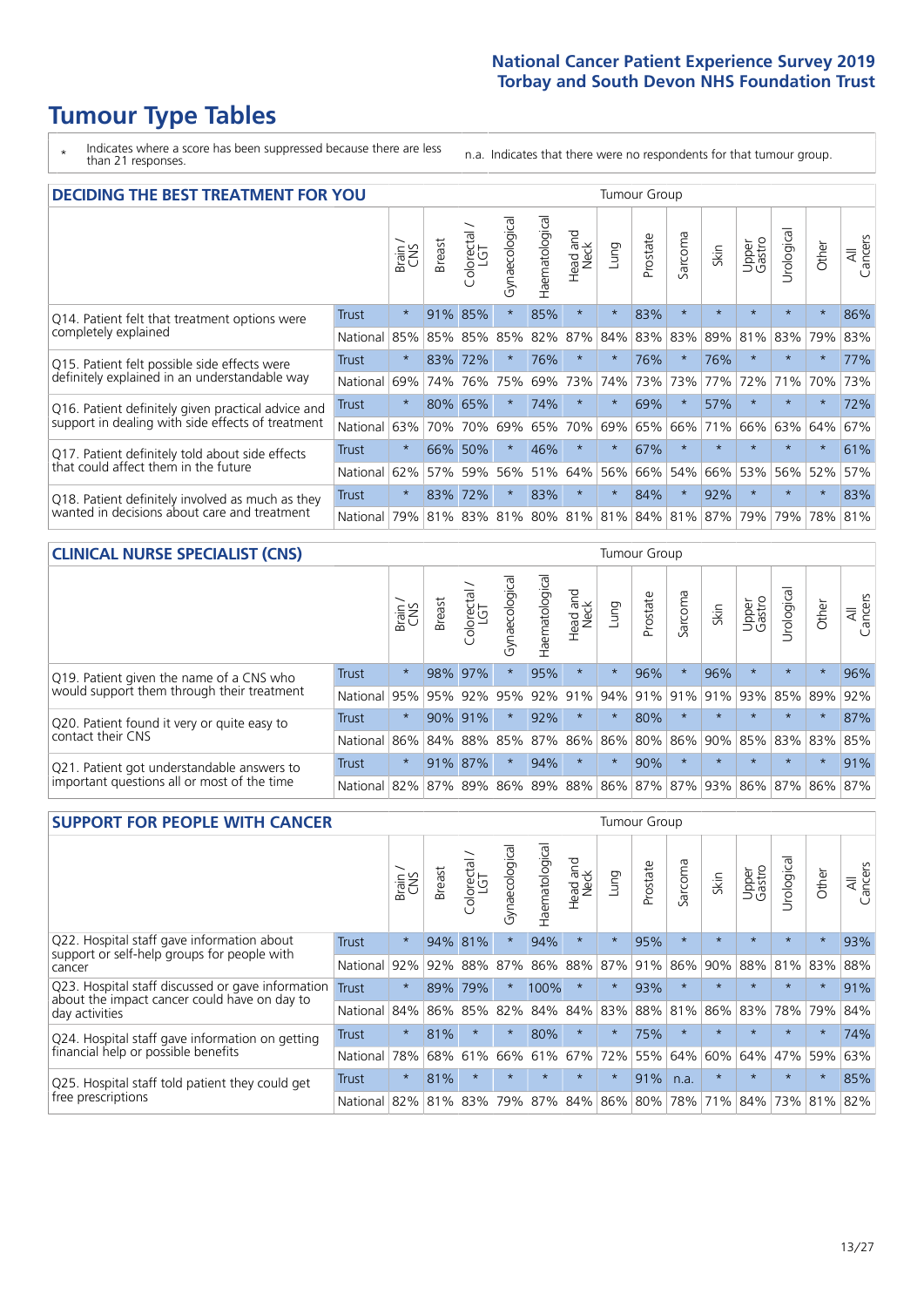# **Tumour Type Tables**

- \* Indicates where a score has been suppressed because there are less than 21 responses.
- n.a. Indicates that there were no respondents for that tumour group.

| <b>OPERATIONS</b>                                |              |       |               |                        |                                     |                |                  |         | Tumour Group |         |                                             |                 |            |           |                |
|--------------------------------------------------|--------------|-------|---------------|------------------------|-------------------------------------|----------------|------------------|---------|--------------|---------|---------------------------------------------|-----------------|------------|-----------|----------------|
|                                                  |              | Brain | <b>Breast</b> | iolorectal<br>LGT<br>Ü | $\overline{\sigma}$<br>Gynaecologic | Haematological | Head and<br>Neck | Lung    | Prostate     | Sarcoma | Skin                                        | Upper<br>Gastro | Jrological | Other     | All<br>Cancers |
| Q27. Beforehand, patient had all the information | <b>Trust</b> |       | n.a. 100% 91% |                        | $\star$                             | $\star$        | $\star$          | $\star$ | 100%         | n.a.    | 100%                                        | *.              | $\star$    | $\star$   | 98%            |
| needed about the operation                       | National     | 96%   |               | 97% 96%                |                                     |                |                  |         |              |         | 96% 94% 96% 95% 97% 95% 96% 96% 95% 95% 95% |                 |            |           | 96%            |
| Q28. Afterwards, staff completely explained how  | <b>Trust</b> | n.a.  | 82% 83%       |                        | $\star$                             | $\star$        | $\star$          | $\star$ | 76%          | n.a.    | 80%                                         | $\star$         | $\star$    | $\star$   | 79%            |
| operation had gone in understandable way         | National     | 76%   |               | 79% 83%                |                                     |                | 79%   78%   79%  |         |              |         | 79% 78% 80% 82% 79%                         |                 |            | 76%   77% | 79%            |

#### **HOSPITAL CARE AS AN INPATIENT** Tumour Group

|                                                                                                  |              | Brain | <b>Breast</b> | $\frac{\text{Colored}}{\text{LGT}}$ | Gynaecological | Haematological                                          | Head and<br>Neck | Lung    | Prostate | Sarcoma | Skin    | Upper<br>Gastro | Urological | Other   | Cancers<br>$\overline{\overline{z}}$ |
|--------------------------------------------------------------------------------------------------|--------------|-------|---------------|-------------------------------------|----------------|---------------------------------------------------------|------------------|---------|----------|---------|---------|-----------------|------------|---------|--------------------------------------|
| Q30. Hospital staff didn't talk in front of patient                                              | Trust        | n.a.  | 94%           | $\star$                             | $\star$        | 76%                                                     | $\star$          | $\star$ | 97%      | n.a.    | $\star$ | $\star$         | $\star$    | $\star$ | 89%                                  |
| as if patient wasn't there                                                                       | National     | 81%   | 86%           | 81%                                 | 83%            | 84%                                                     | 83% 81%          |         | 88%      | 86%     | 86%     | 81%             | 83%        | 82%     | 84%                                  |
| 031. Patient had confidence and trust in all                                                     | <b>Trust</b> | n.a.  | 78%           | $\star$                             | $\star$        | 90%                                                     | $\star$          | $\star$ | 91%      | n.a.    | $\star$ | $\star$         | $\star$    | $\star$ | 86%                                  |
| doctors treating them                                                                            | National     | 82%   | 83%           | 85%                                 | 83%            |                                                         | 82% 87% 83%      |         | 89%      | 86%     | 85%     | 81%             | 85%        | 80%     | 84%                                  |
| Q32. Patient's family or someone close definitely                                                | <b>Trust</b> | n.a.  | 69%           | $\star$                             | $\star$        | $\star$                                                 | $\star$          | $\star$ | 84%      | n.a.    | $\star$ |                 | $\star$    | $\star$ | 77%                                  |
| felt able to talk to a doctor                                                                    | National     | 67%   | 72%           | 73%                                 | 72%            | 74%                                                     | 75%              | 74%     | 72%      | 71%     | 74%     | 73%             | 71%        | 69%     | 72%                                  |
| Q33. Patient had confidence and trust in all the                                                 | <b>Trust</b> | n.a.  | 73%           | $\star$                             | $\star$        | 81%                                                     | $\star$          | $\star$ | 88%      | n.a.    | $\star$ | $\star$         | $\star$    | $\star$ | 80%                                  |
| ward nurses treating them                                                                        | National     | 72%   | 73%           | 72%                                 | 71%            | 77%                                                     |                  | 75% 77% | 79%      | 74%     | 75%     |                 | 73% 77%    | 69%     | 74%                                  |
| Q34. Patient thought there were always or nearly                                                 | <b>Trust</b> | n.a.  | 66%           | $\star$                             | $\star$        | 71%                                                     | $\star$          | $\star$ | 76%      | n.a.    | $\star$ |                 | $\star$    | $\star$ | 67%                                  |
| always enough nurses on duty to care for them                                                    | National     | 68%   | 64%           | 62% 63%                             |                |                                                         | 63% 65% 68%      |         | 72%      | 65%     | 70%     | 65%             | 66%        | 60%     | 64%                                  |
| Q35. All hospital staff asked patient what name                                                  | Trust        | n.a.  | 171%          | $\star$                             | $\star$        | 86%                                                     | $\star$          | $\star$ | 88%      | n.a.    | n.a.    |                 | $\star$    | $\star$ | 79%                                  |
| they prefer to be called by                                                                      | National     | 68%   | 62%           | 74%                                 | 65%            | 72%                                                     | 71%              | 76%     | 72%      | 74%     | 70%     | 78%             | 76%        | 69%     | 71%                                  |
| Q36. Patient always given enough privacy when                                                    | <b>Trust</b> | n.a.  | 91%           | $\star$                             |                | 90%                                                     | $\star$          | $\star$ | 91%      | n.a.    | $\star$ | $\star$         | $\star$    | $\star$ | 85%                                  |
| discussing condition or treatment                                                                | National     | 78%   | 84%           | 85%                                 | 81%            |                                                         | 86% 87% 84%      |         | 88%      | 84%     | 84%     | 84%             | 85%        | 82%     | 85%                                  |
| Q37. Patient definitely found hospital staff to                                                  | <b>Trust</b> | n.a.  | 58%           | $\star$                             | $\star$        | $\star$                                                 | $\star$          | $\star$ | 64%      | n.a.    | $\star$ | $\star$         | $\star$    | $\star$ | 56%                                  |
| discuss worries or fears during their inpatient visit                                            | National     | 45%   | 51%           | 55%                                 | 51%            | 56%                                                     | 52%              | 49%     | 53%      | 54%     | 51%     | 53%             | 49%        | 46%     | 52%                                  |
| Q38. Hospital staff definitely did everything they                                               | <b>Trust</b> |       | n.a. 90%      | $\star$                             | $\star$        | $\star$                                                 | $\star$          | $\star$ | 89%      | n.a.    | $\star$ | $\star$         | $\star$    | $\star$ | 88%                                  |
| could to help control pain                                                                       | National     | 85%   | 83%           | 84%                                 | 82%            | 82%                                                     | 80% 84%          |         | 85%      | 83%     |         | 85% 82%         | 81%        | 82%     | 83%                                  |
| Q39. Patient always felt they were treated with                                                  | <b>Trust</b> |       | n.a. 85%      | $\star$                             | $\star$        | $\star$                                                 | $\star$          | $\star$ | 94%      | n.a.    | $\star$ | $\star$         | $\star$    | $\star$ | 91%                                  |
| respect and dignity while in hospital                                                            | National     | 85%   | 87%           | 87%                                 | 85%            | 89%                                                     | 87%              | 88%     | 91%      | 89%     | 89%     | 88%             | 90%        | 86%     | 88%                                  |
| Q40. Patient given clear written information<br>about what should or should not do after leaving | <b>Trust</b> | n.a.  | 90%           | $\star$                             | $\star$        | $\star$                                                 | $\star$          | $\star$ | 88%      | n.a.    | $\star$ | $\star$         | $\star$    | $\star$ | 88%                                  |
| hospital                                                                                         | National     | 80%   | 89%           | 86%                                 | 86%            |                                                         | 83% 87% 82%      |         | 91%      | 85%     | 90%     | 82%             | 87%        | 83%     | 86%                                  |
| Q41. Hospital staff told patient who to contact<br>if worried about condition or treatment after | <b>Trust</b> | n.a.  | 94%           | $\star$                             |                | 100%                                                    | $\star$          | $\star$ | 97%      | n.a.    | $\star$ | $\star$         | $\star$    | $\star$ | 95%                                  |
| leaving hospital                                                                                 | National     |       |               |                                     |                | 94% 95% 95% 93% 96% 93% 92% 96% 94% 95% 92% 92% 93% 94% |                  |         |          |         |         |                 |            |         |                                      |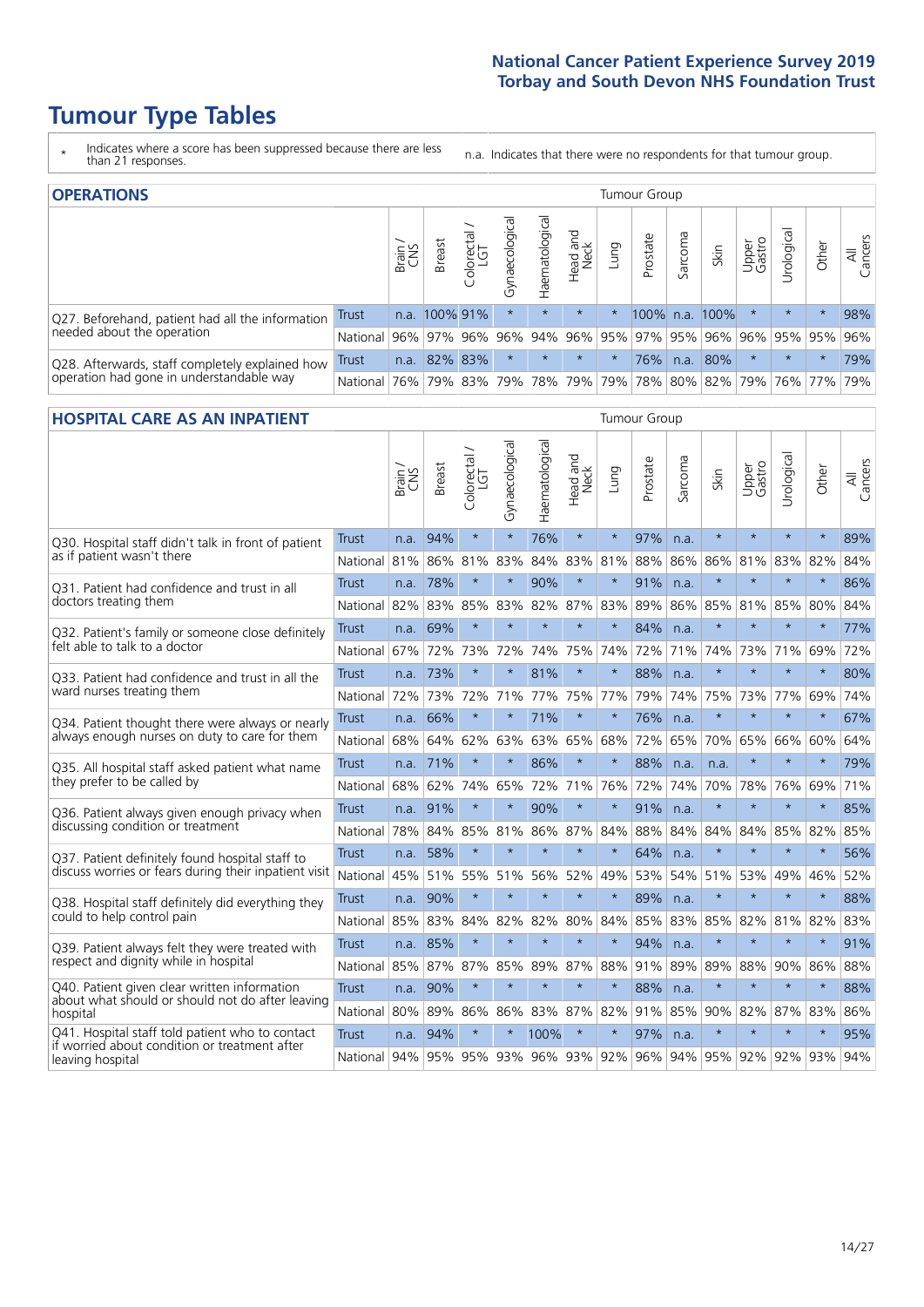# **Tumour Type Tables**

- \* Indicates where a score has been suppressed because there are less than 21 responses.
- n.a. Indicates that there were no respondents for that tumour group.

| <b>HOSPITAL CARE AS A DAY PATIENT / OUTPATIENT</b>                                                                    | <b>Tumour Group</b> |         |               |                       |                |                |                         |          |          |         |         |                 |            |         |                |
|-----------------------------------------------------------------------------------------------------------------------|---------------------|---------|---------------|-----------------------|----------------|----------------|-------------------------|----------|----------|---------|---------|-----------------|------------|---------|----------------|
|                                                                                                                       |                     | Brain   | <b>Breast</b> | olorectal<br>LGT<br>Ū | Gynaecological | Haematological | ead and<br>Neck<br>Head | Lung     | Prostate | Sarcoma | Skin    | Upper<br>Gastro | Urological | Other   | All<br>Cancers |
| Q43. Patient definitely found hospital staff to                                                                       | Trust               | $\star$ | 80%           | 59%                   | $\star$        | 79%            | $\star$                 | $\star$  | 78%      | $\star$ | $\star$ | $\star$         | $\star$    | $\star$ | 75%            |
| discuss worries or fears during their outpatient or<br>day case visit                                                 | National            | 66%     | 68%           | 73%                   | 70%            | 73%            | 72%                     | 70%      | 74%      | 72%     | 72%     | 71%             | 67%        | 68%     | 71%            |
| Q44. Cancer doctor had the right documents at<br>patient's last outpatient appointment                                | Trust               | $\star$ | 94%           | 90%                   |                | 100%           | $\star$                 | $^\star$ | 99%      | $\ast$  | 100%    | $^\star$        | $\star$    | $\ast$  | 97%            |
|                                                                                                                       | National            | 94%     | 96%           | 96%                   | 96%            | 97%            | 96%                     | 96%      | 96%      | 96%     | 96%     | 94%             | 96%        | 95%     | 96%            |
| Q46. Beforehand patient completely had                                                                                | Trust               | $\star$ | 90%           | $\star$               |                |                | $\star$                 | $\star$  | 89%      | $\star$ |         | $\star$         | $\star$    | $\star$ | 89%            |
| all information needed about radiotherapy<br>treatment                                                                | National            | 91%     | 88%           | 83%                   | 88%            | 84%            | 86%                     | 86%      | 88%      | 88%     | 84%     | 86%             | 83%        | 84%     | 86%            |
| Q47. Patient completely given understandable                                                                          | Trust               | $\star$ | 68%           | $\star$               | n.a.           | $\star$        | $\star$                 | $\star$  | 61%      | $\star$ | $\star$ | $\star$         | ÷          | $\ast$  | 66%            |
| information about whether radiotherapy was<br>working                                                                 | National            | 56%     | 60%           | 57%                   | 61%            | 62%            | 63%                     | 59%      | 60%      | 67%     | 57%     | 52%             | 59%        | 59%     | 60%            |
| Q49. Beforehand patient completely had all                                                                            | Trust               | $\star$ | 83%           | 75%                   | $\star$        | 94%            | $\star$                 | $\star$  | 81%      | $\star$ | n.a.    | $\star$         | $^\star$   | $\ast$  | 83%            |
| information needed about chemotherapy<br>treatment                                                                    | National            | 80%     | 82%           | 86%                   | 87%            | 85%            | 79%                     | 84%      | 86%      | 86%     | 90%     | 84%             | 85%        | 85%     | 84%            |
| Q50. Patient given enough information about<br>whether chemotherapy was working in a<br>completely understandable way | Trust               | $\star$ | 68%           | 67%                   | $\star$        | 83%            | $\star$                 | $\star$  | $\star$  | n.a.    | n.a.    | $\star$         |            | $\star$ | 70%            |
|                                                                                                                       | National            | 54%     | 62%           | 64%                   | 68%            | 75%            |                         | 57% 67%  | 66%      | 71%     | 79%     | 61%             | 68%        | 69%     | 68%            |

#### **HOME CARE AND SUPPORT** Tumour Group

|                                                                                                                   |              | Brain   | <b>Breast</b> | olorectal<br>LGT<br>Ü | त्त<br>Gynaecologic | Haematological | ad and<br>Neck<br>Head | <b>Dung</b> | Prostate | Sarcoma | Skin    | Upper<br>Gastro | Urological  | Other   | All<br>Cancers |
|-------------------------------------------------------------------------------------------------------------------|--------------|---------|---------------|-----------------------|---------------------|----------------|------------------------|-------------|----------|---------|---------|-----------------|-------------|---------|----------------|
| Q51. Hospital staff definitely gave family or<br>someone close all the information needed to<br>help care at home | <b>Trust</b> | $\star$ |               | 59% 63%               |                     | 66%            | $\star$                | $\star$     | 56%      | $\star$ | $\star$ | $\star$         | $\star$     | $\star$ | 58%            |
|                                                                                                                   | National     | 58%     | 58%           | 63%                   | 57%                 | 62%            | 67%                    | 59%         | 61%      | 62%     | 65%     | 60%             | 59%         | 55%     | 60%            |
| Q52. Patient definitely given enough support<br>from health or social services during treatment                   | Trust        | $\star$ | 63%           | $\star$               | $\star$             | $\star$        | $\star$                | $\star$     | 59%      | $\star$ | $\star$ | $\star$         | $\star$     | $\star$ | 60%            |
|                                                                                                                   | National     | 42%     | 52%           | 60%                   |                     | 45% 51%        | 59%                    | 50%         | 48%      |         | 53% 57% |                 | 54% 48% 51% |         | 52%            |
| Q53. Patient definitely given enough support<br>from health or social services after treatment                    | Trust        | $\star$ | 48%           |                       | $\star$             | $\star$        | $\star$                | $\star$     | 50%      | n.a.    |         | $\star$         | $\star$     | $\star$ | 53%            |
|                                                                                                                   | National     | 39%     | 41%           | 53%                   | 39%                 | 43%            | 56%                    | 40%         | 46%      | 48%     | 59%     | 47%             | 44%         | 44%     | 45%            |

| <b>CARE FROM YOUR GENERAL PRACTICE</b>                                                                     | Tumour Group |         |               |                   |                |                |                  |         |          |         |                             |                 |             |         |                |
|------------------------------------------------------------------------------------------------------------|--------------|---------|---------------|-------------------|----------------|----------------|------------------|---------|----------|---------|-----------------------------|-----------------|-------------|---------|----------------|
|                                                                                                            |              | Brain   | <b>Breast</b> | Colorectal<br>LGT | Gynaecological | Haematological | Head and<br>Neck | Lung    | Prostate | Sarcoma | Skin                        | Upper<br>Gastro | Urologica   | Other   | All<br>Cancers |
| Q54. GP given enough information about<br>patient's condition and treatment                                | Trust        | $\star$ |               | 96% 96%           | $\star$        | 94%            | $\star$          | $\star$ | 98%      |         | n.a. 100%                   | $\star$         | $\star$     | $\star$ | 97%            |
|                                                                                                            | National 91% |         |               | 96% 95%           | 95%            |                |                  |         |          |         | 96% 94% 94% 96% 94% 96%     |                 | 93% 95% 94% |         | 95%            |
| Q55. General practice staff definitely did<br>everything they could to support patient during<br>treatment | <b>Trust</b> | $\star$ | 68%           | 50%               | $\star$        | 63%            | $\star$          | $\star$ | 61%      | n.a.    | $\star$                     | $\star$         | $\star$     | $\star$ | 62%            |
|                                                                                                            | National     | 55%     |               | 58% 59%           | 56%            |                | 56% 59%          |         |          |         | 56% 64% 56% 65% 59% 59% 55% |                 |             |         | 58%            |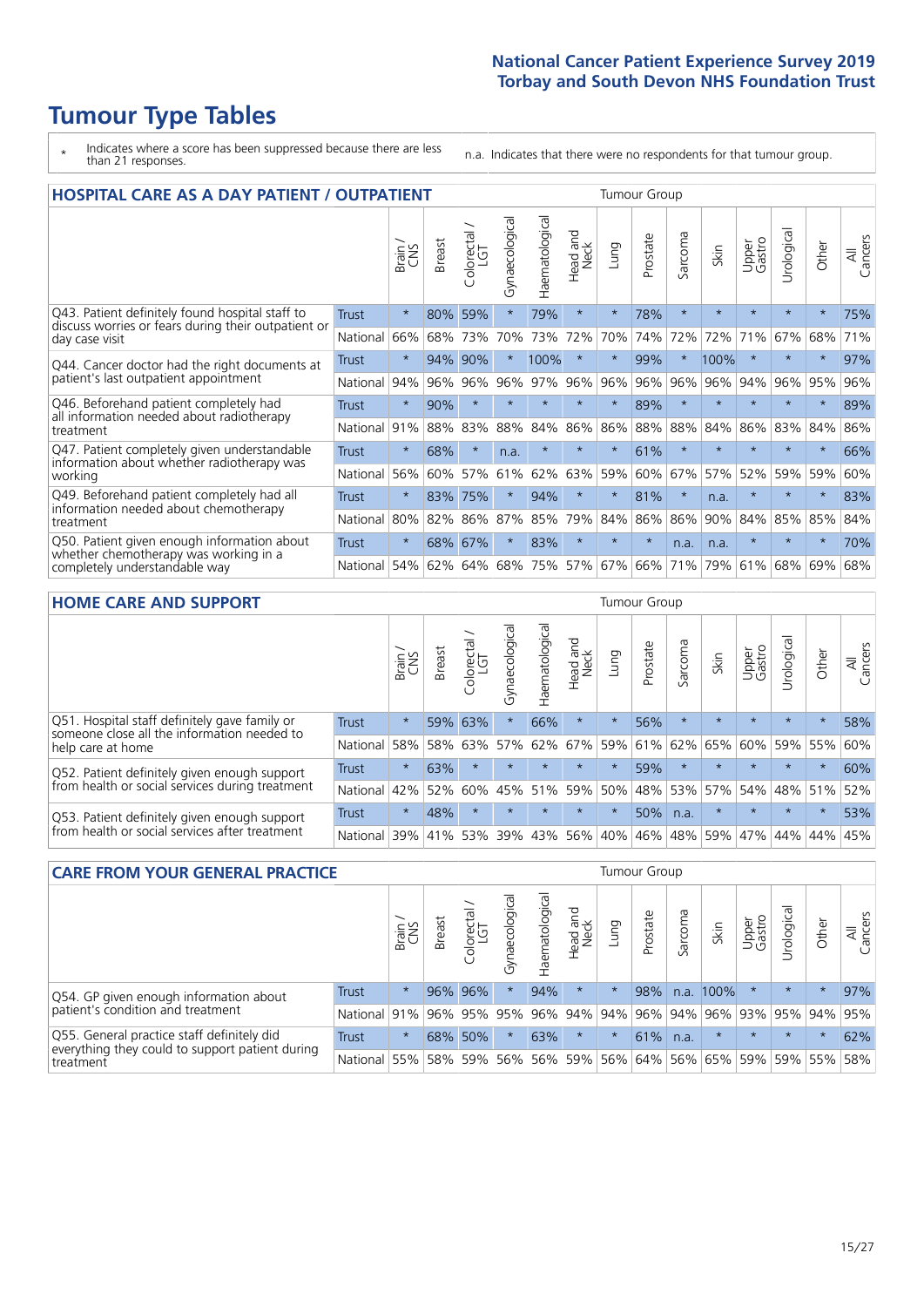# **Tumour Type Tables**

- \* Indicates where a score has been suppressed because there are less than 21 responses.
- n.a. Indicates that there were no respondents for that tumour group.

|  | <b>YOUR OVERALL NHS CARE</b> |  |  |
|--|------------------------------|--|--|
|--|------------------------------|--|--|

| <b>YOUR OVERALL NHS CARE</b>                                                |              |         |               |            |                |                |                         |         | <b>Tumour Group</b> |         |         |                 |                 |         |                |  |  |  |
|-----------------------------------------------------------------------------|--------------|---------|---------------|------------|----------------|----------------|-------------------------|---------|---------------------|---------|---------|-----------------|-----------------|---------|----------------|--|--|--|
|                                                                             |              | Brain   | <b>Breast</b> | Colorectal | Gynaecological | Haematological | aad and<br>Neck<br>Head | Lung    | Prostate            | Sarcoma | Skin    | Upper<br>Gastro | Irological<br>⊃ | Other   | All<br>Cancers |  |  |  |
| Q56. Different people treating and caring for                               | <b>Trust</b> | $\star$ | 66%           | 69%        |                | 77%            | $\star$                 | $\star$ | 83%                 | $\star$ | 83%     | $\star$         |                 | $\ast$  | 76%            |  |  |  |
| patient always work well together to give best<br>possible care             | National     | 60%     | 73%           | 73%        | 69%            | 75%            | 73%                     | 73%     | 75%                 | 70%     | 79%     | 69%             | 74%             | 68%     | 73%            |  |  |  |
| Q57. Patient given a care plan                                              | Trust        | $\star$ | 33%           | 25%        |                | 30%            | $\star$                 | $\star$ | 43%                 | n.a.    | $\star$ |                 |                 | $\star$ | 37%            |  |  |  |
|                                                                             | National     | 36%     | 41%           | 40%        | 34%            | 36%            | 39%                     | 36%     | 40%                 | 34%     | 44%     | 36%             | 33%             | 31%     | 38%            |  |  |  |
| Q58. Overall the administration of care was good                            | <b>Trust</b> | $\star$ | 95%           | 84%        | $\star$        | 92%            | $\star$                 | $\star$ | 92%                 | $\star$ | 96%     |                 |                 | $\ast$  | 92%            |  |  |  |
| or very good                                                                | National     | 85%     | 90%           | 88%        | 87%            | 91%            | 90%                     | 90%     | 88%                 | 88%     | 90%     | 86%             | 85%             | 87%     | 89%            |  |  |  |
| Q59. Patient felt length of time for attending                              | <b>Trust</b> | $\star$ | 75%           | 68%        |                | 88%            | $\star$                 | $\star$ | 80%                 | $\star$ | 88%     | $\star$         |                 | $\ast$  | 79%            |  |  |  |
| clinics and appointments for cancer was about<br>right                      | National     | 58%     | 68%           | 73%        | 66%            | 66%            | 71%                     | 71%     | 76%                 | 68%     | 73%     | 66%             | 75%             | 64%     | 69%            |  |  |  |
| Q60. Someone discussed with patient whether                                 | <b>Trust</b> | $\star$ | 25%           | 24%        |                | 28%            | $\star$                 | $\star$ | 47%                 | $\star$ | $0\%$   | $^\star$        | ¥               | $\star$ | 30%            |  |  |  |
| they would like to take part in cancer research                             | National     | 42%     | 30%           | 32%        | 31%            | 33%            | 21%                     | 34%     | 31%                 | 36%     | 20%     | 36%             | 21%             | 32%     | 30%            |  |  |  |
| Q61. Patient's average rating of care scored from<br>very poor to very good | <b>Trust</b> | $\star$ | 9.0           | 8.6        | $\star$        | 9.2            | $\star$                 | $\star$ | 8.9                 | $\star$ | 9.0     | $\star$         |                 | $\star$ | 9.0            |  |  |  |
|                                                                             | National     | 8.6     | 8.9           | 8.8        | 8.7            | 8.9            | 8.8                     | 8.8     | 8.8                 | 8.8     | 8.9     | 8.7             | 8.7             | 8.7     | 8.8            |  |  |  |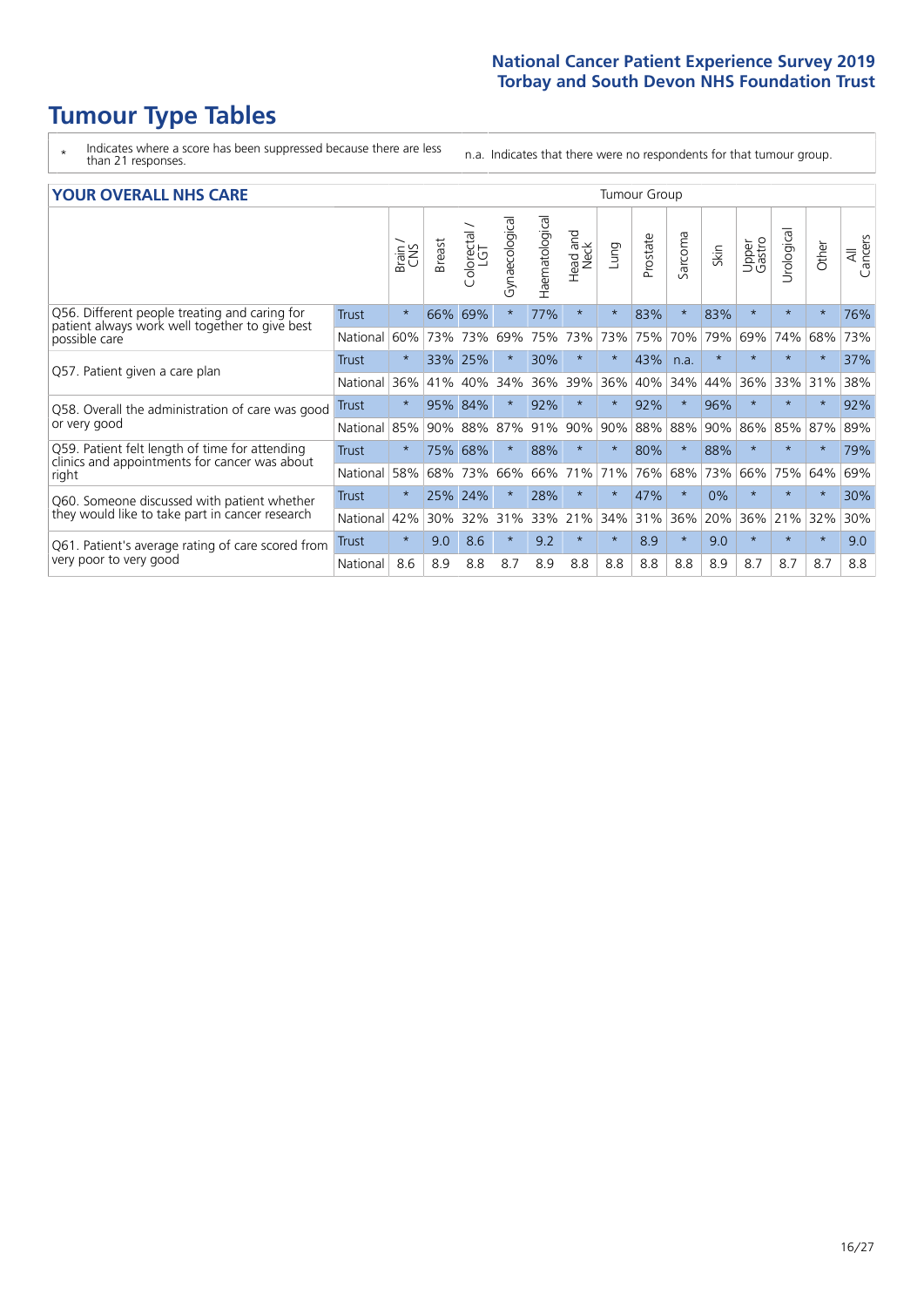# **Year on Year Charts**





#### **DIAGNOSTIC TESTS**





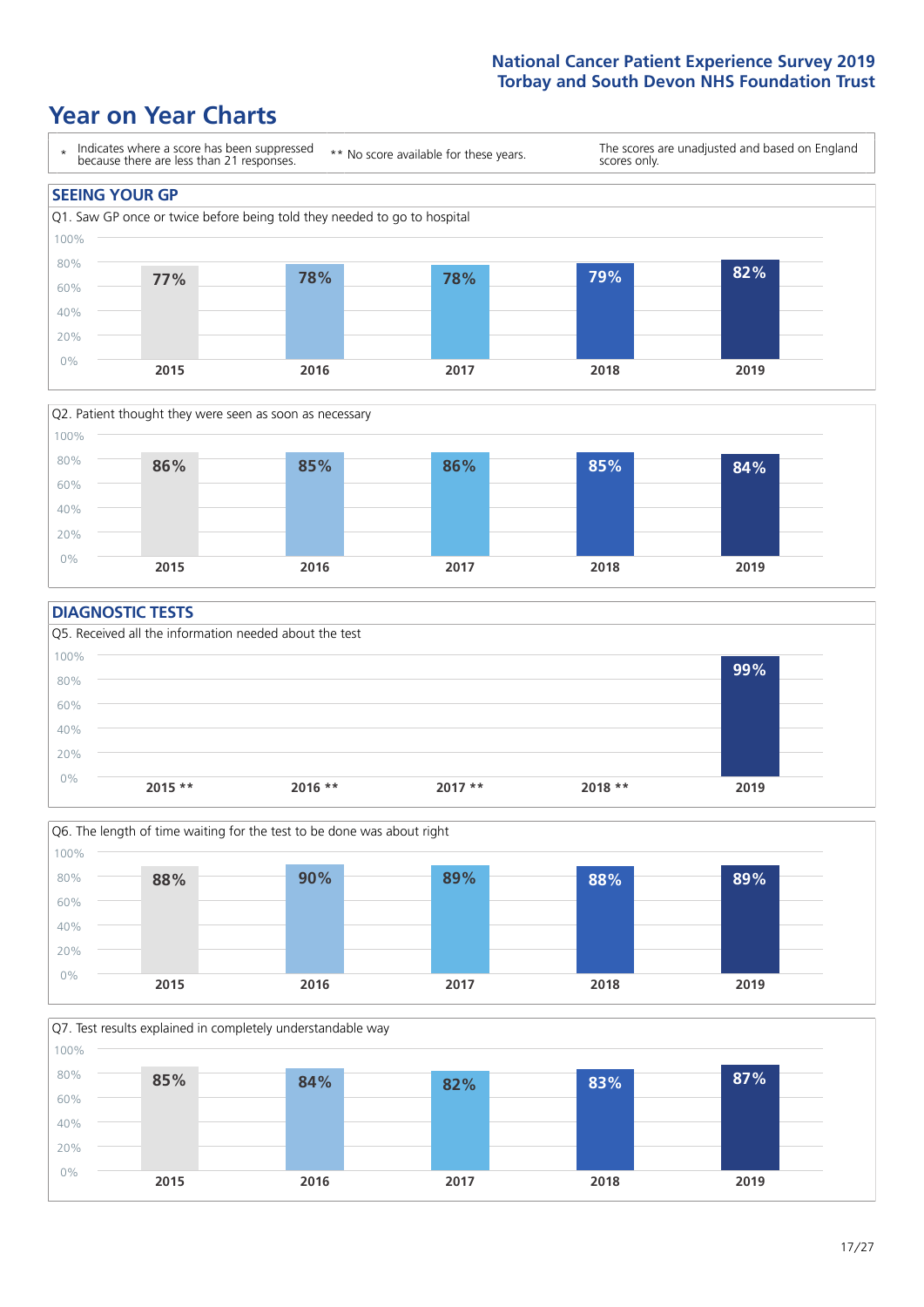







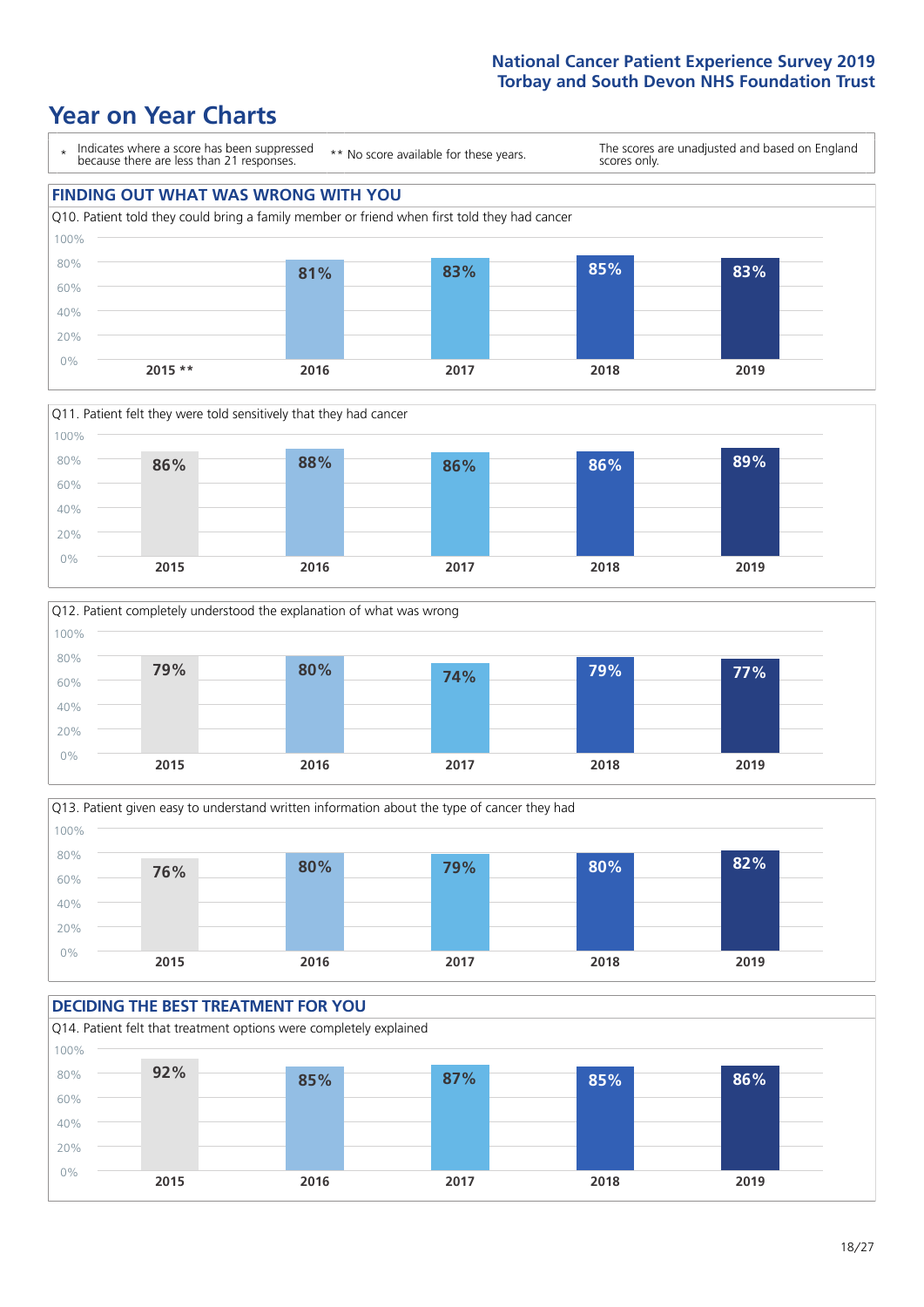







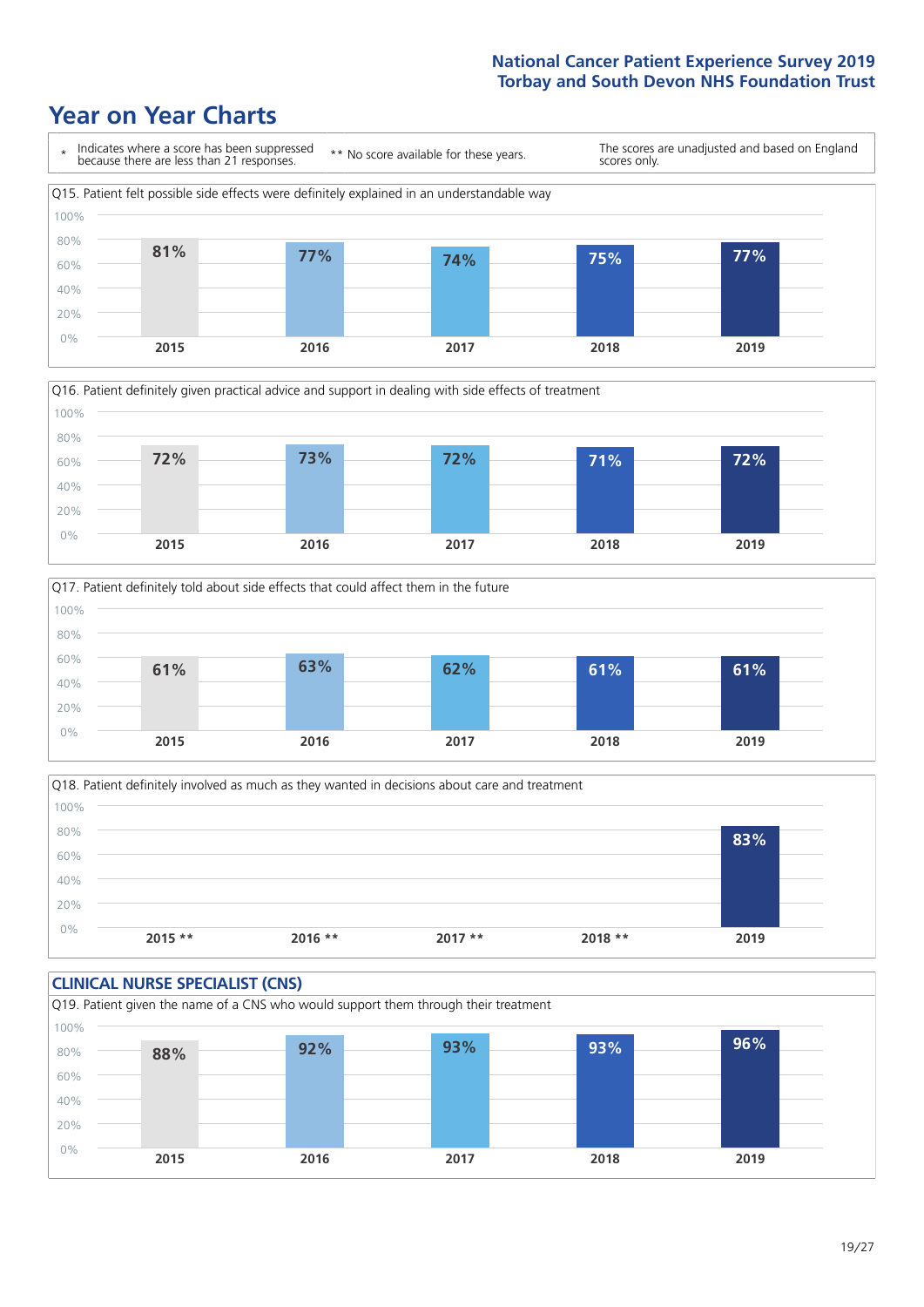







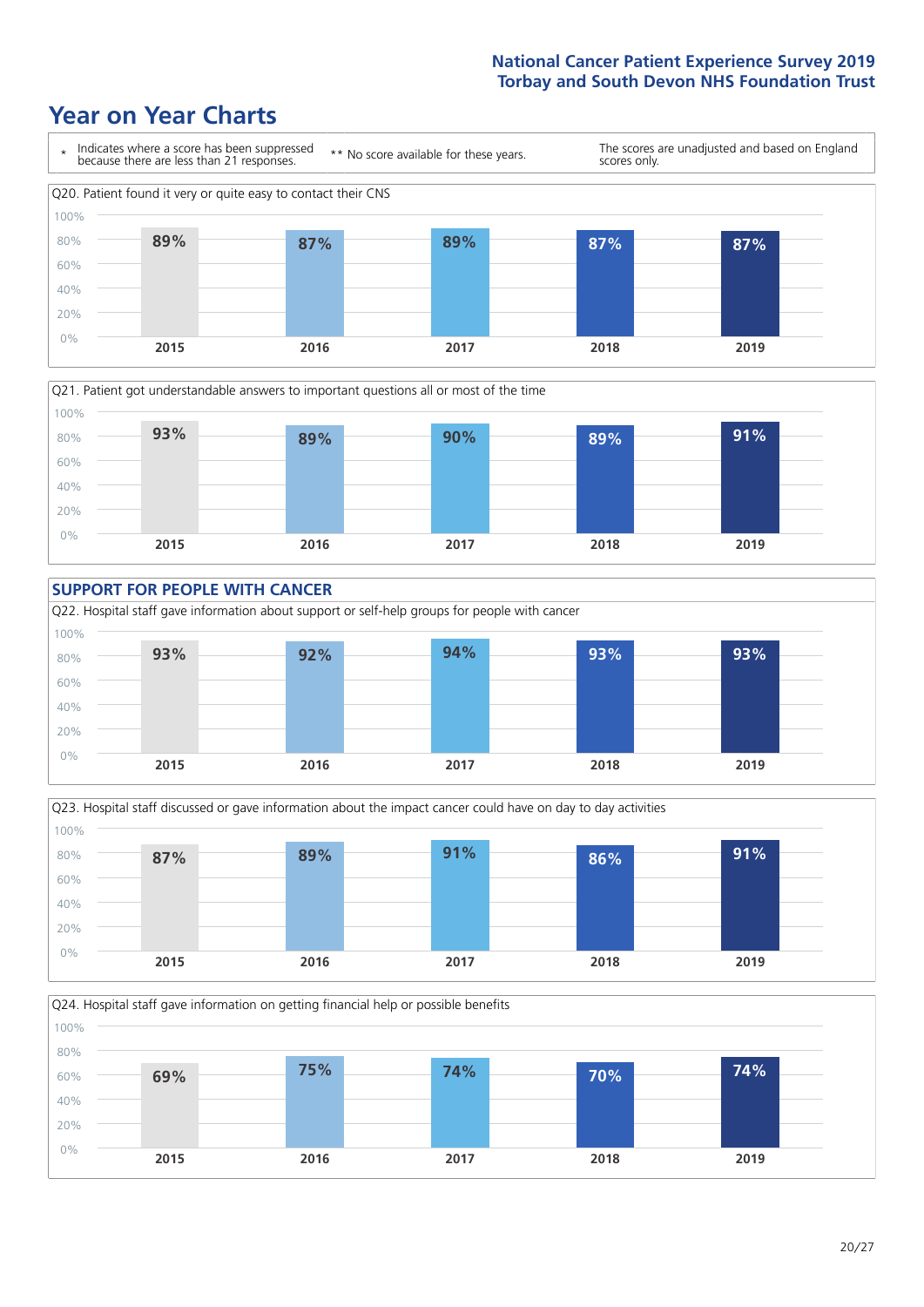# **Year on Year Charts**



#### **OPERATIONS**





### **HOSPITAL CARE AS AN INPATIENT** Q30. Hospital staff didn't talk in front of patient as if patient wasn't there 0% 20% 40% 60% 80% 100% **2015 \*\* 2016 \*\* 2017 \*\* 2018 \*\* 2019 89%**

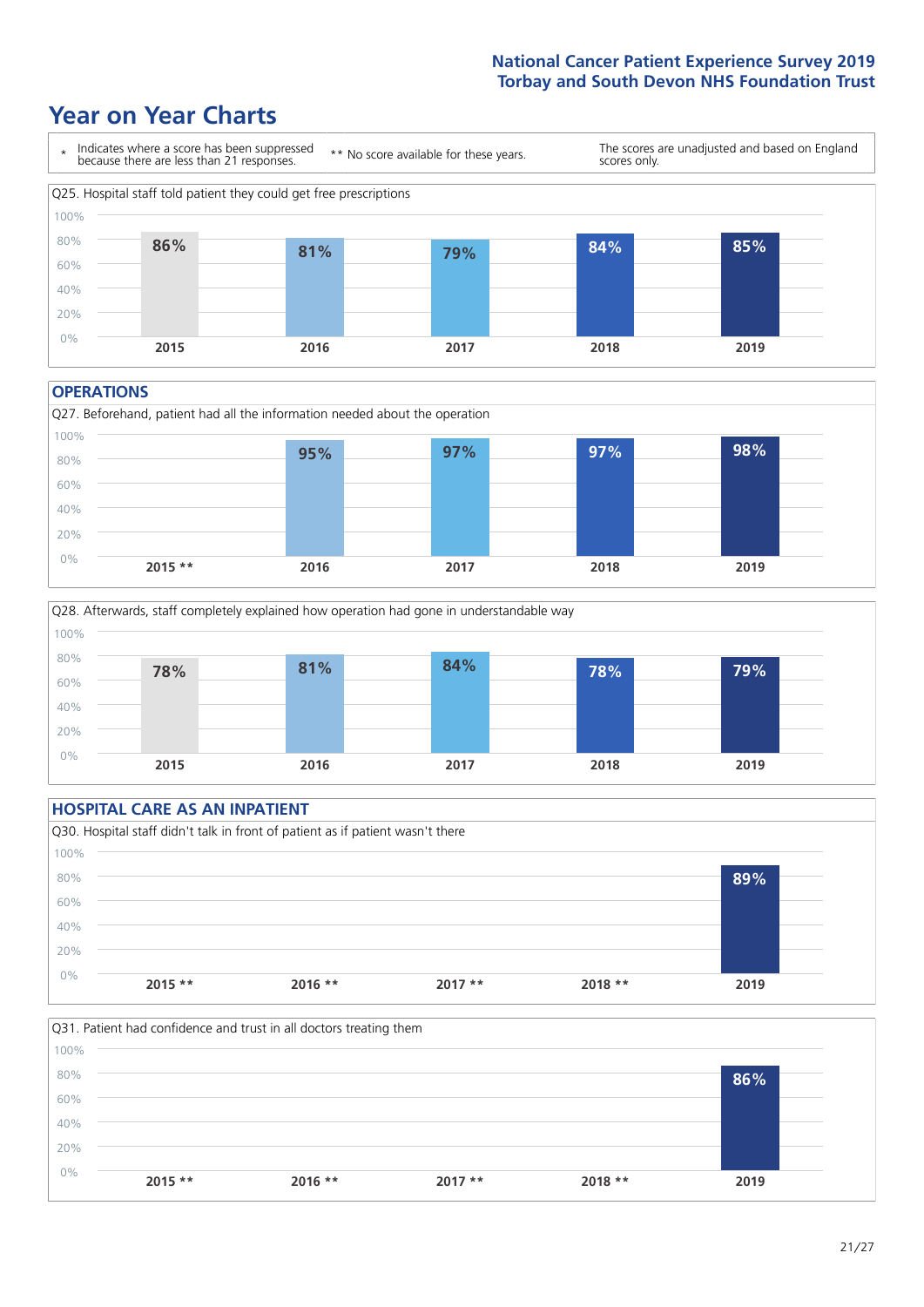







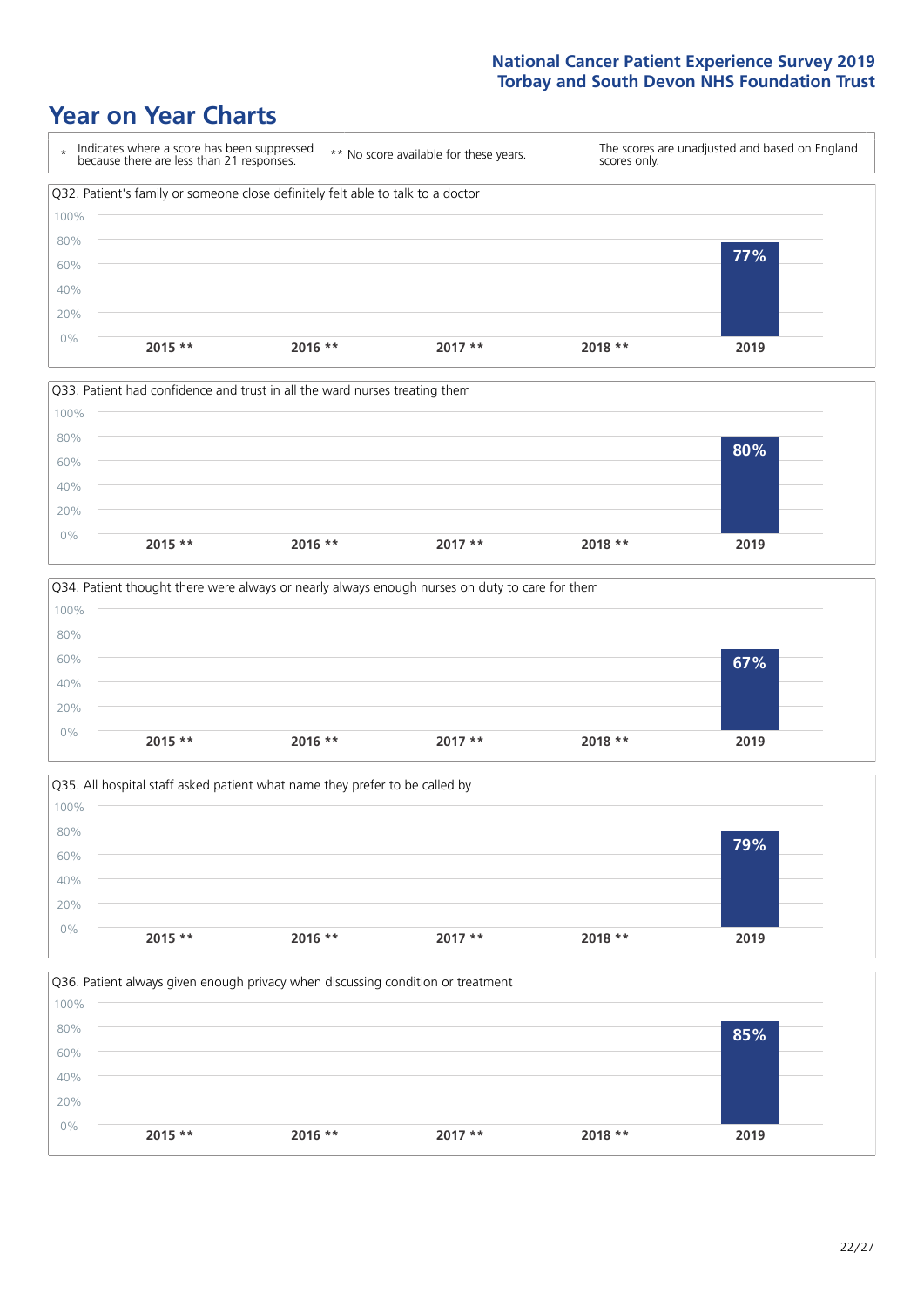







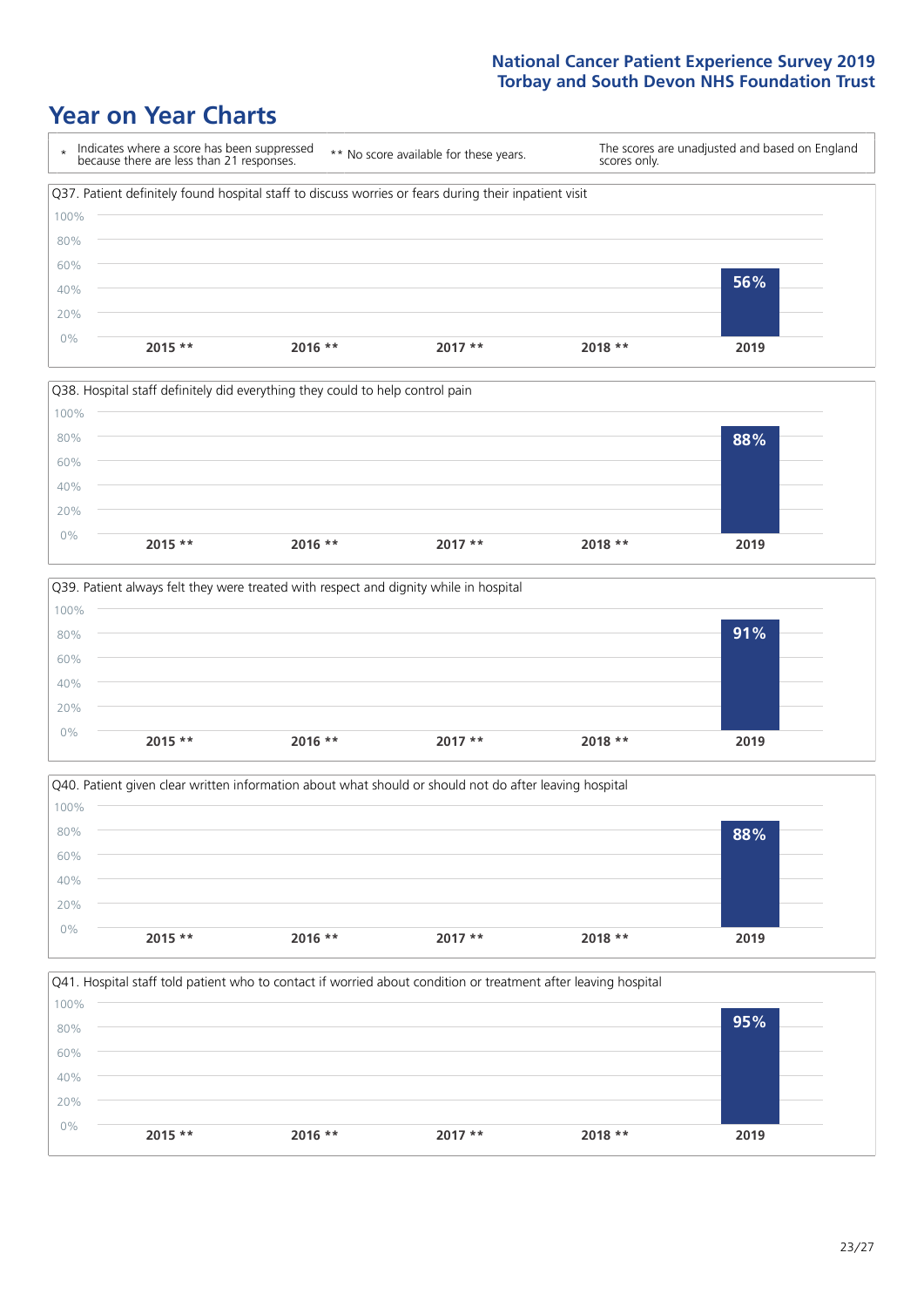# **Year on Year Charts**

0% 20%









**2015 2016 2017 2018 2019**

Q49. Beforehand patient completely had all information needed about chemotherapy treatment 40% 60% 80% 100% **85% 90% 88% 87% 83%**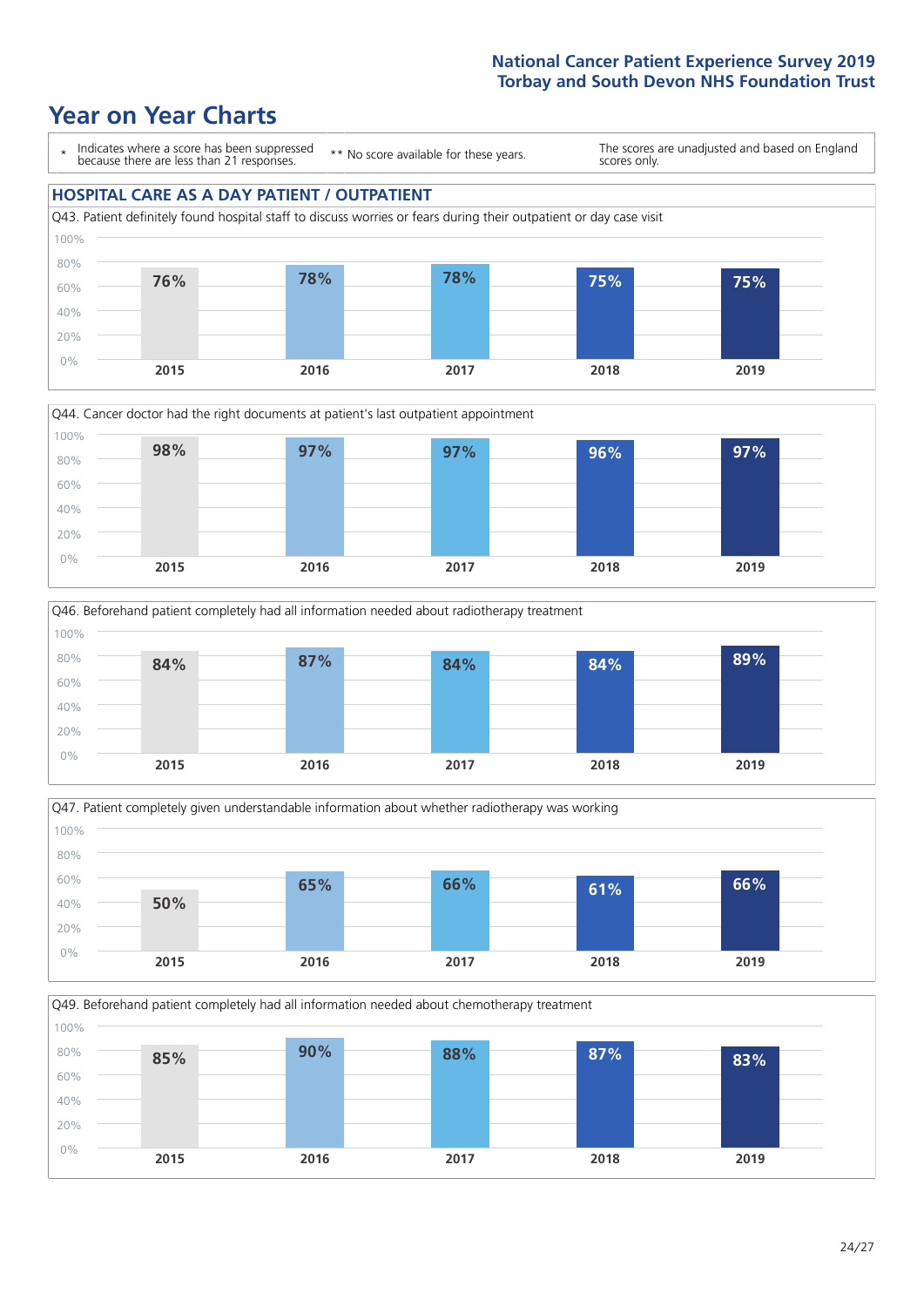# **Year on Year Charts**



#### **HOME CARE AND SUPPORT**







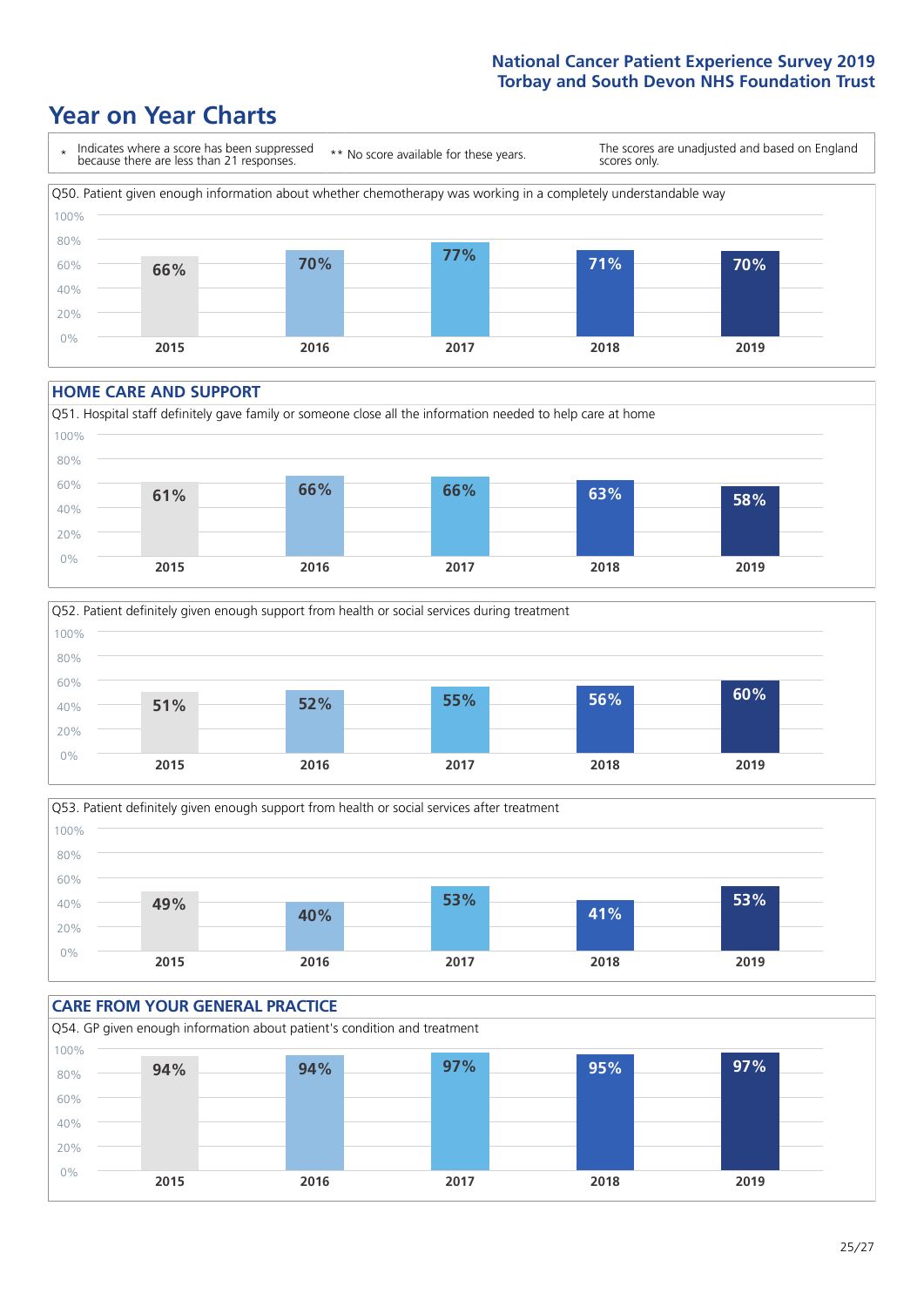# **Year on Year Charts**



#### **YOUR OVERALL NHS CARE**







Q59. Patient felt length of time for attending clinics and appointments for cancer was about right 0% 20% 40% 60% 80% 100% **2015 2016 2017 2018 2019 80% 77% 77% 83% 79%**